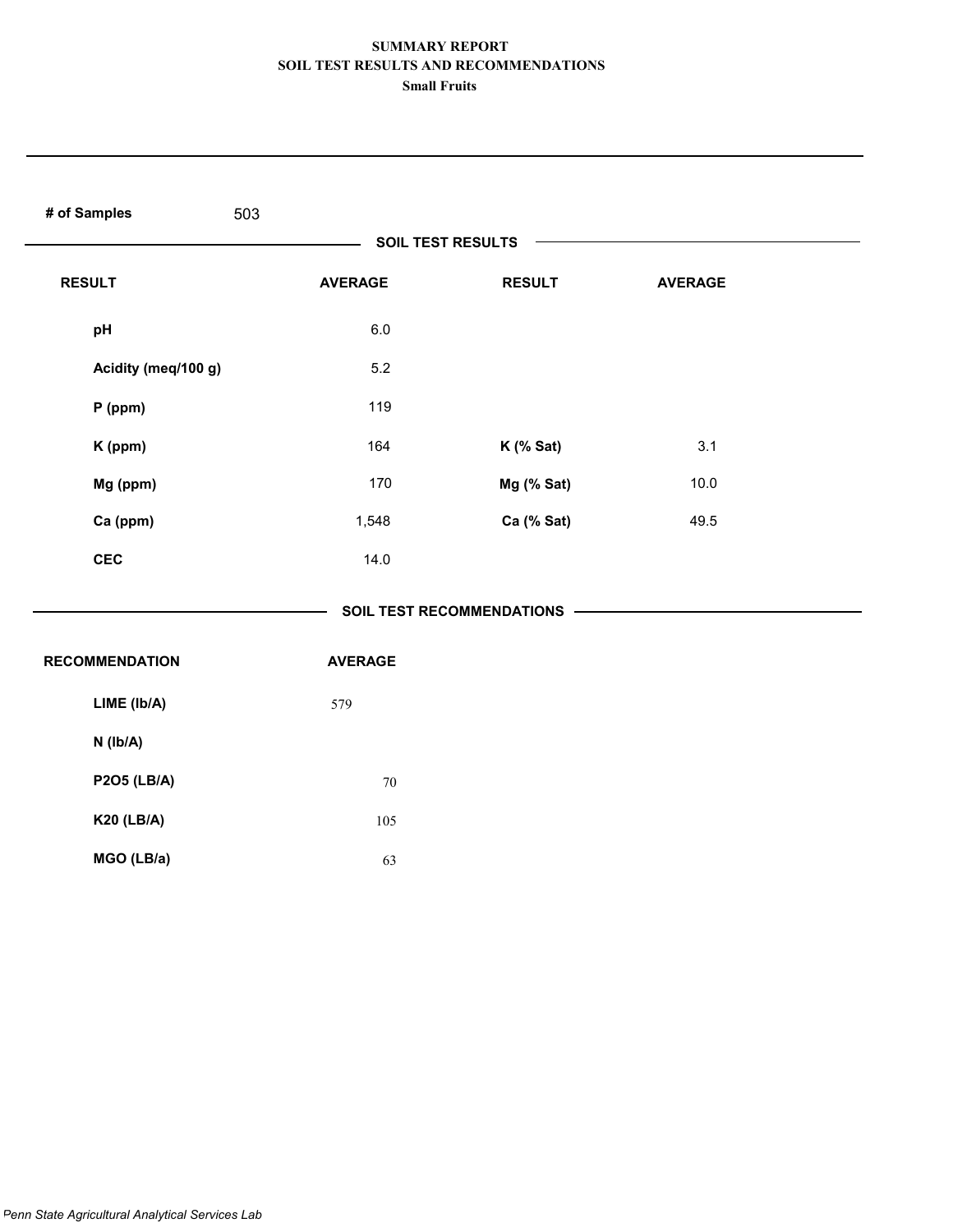| <b>Adams</b><br><b>COUNTY:</b> |                |                           | # of Samples   | 13 |
|--------------------------------|----------------|---------------------------|----------------|----|
|                                |                | <b>SOIL TEST RESULTS</b>  |                |    |
| <b>RESULT</b>                  | <b>AVERAGE</b> | <b>RESULT</b>             | <b>AVERAGE</b> |    |
| pH                             | 6.3            |                           |                |    |
| Acidity (meq/100 g)            | 3.2            |                           |                |    |
| $P$ (ppm)                      | 129            |                           |                |    |
| K (ppm)                        | 149            | $K$ (% Sat)               | 2.6            |    |
| Mg (ppm)                       | 259            | Mg (% Sat)                | 21.4           |    |
| Ca (ppm)                       | 1,792          | Ca (% Sat)                | 61.1           |    |
| <b>CEC</b>                     | 14.7           |                           |                |    |
|                                |                | SOIL TEST RECOMMENDATIONS |                |    |
| <b>RECOMMENDATION</b>          | <b>AVERAGE</b> |                           |                |    |
| LIME (Ib/A)                    | 308            |                           |                |    |
| $N$ ( $lb/A$ )                 |                |                           |                |    |
| <b>P2O5 (LB/A)</b>             | 70             |                           |                |    |
| <b>K20 (LB/A)</b>              | 111            |                           |                |    |
| MGO (LB/a)                     | 57             |                           |                |    |

| <b>Allegheny</b><br><b>COUNTY:</b> |                |                                  | # of Samples   | 14 |
|------------------------------------|----------------|----------------------------------|----------------|----|
|                                    |                | <b>SOIL TEST RESULTS</b>         |                |    |
| <b>RESULT</b>                      | <b>AVERAGE</b> | <b>RESULT</b>                    | <b>AVERAGE</b> |    |
| pH                                 | 5.9            |                                  |                |    |
| Acidity (meq/100 g)                | 5.9            |                                  |                |    |
| $P$ (ppm)                          | 121            |                                  |                |    |
| K (ppm)                            | 218            | $K$ (% Sat)                      | 3.3            |    |
| Mg (ppm)                           | 213            | Mg (% Sat)                       | 9.9            |    |
| Ca (ppm)                           | 2,145          | Ca (% Sat)                       | 49.0           |    |
| <b>CEC</b>                         | 16.8           |                                  |                |    |
|                                    |                | <b>SOIL TEST RECOMMENDATIONS</b> |                |    |
| <b>RECOMMENDATION</b>              | <b>AVERAGE</b> |                                  |                |    |
| LIME (Ib/A)                        | 1143           |                                  |                |    |
| $N$ ( $Ib/A$ )                     |                |                                  |                |    |
| <b>P2O5 (LB/A)</b>                 | 76             |                                  |                |    |
| <b>K20 (LB/A)</b>                  | 93             |                                  |                |    |
| MGO (LB/a)                         | 102            |                                  |                |    |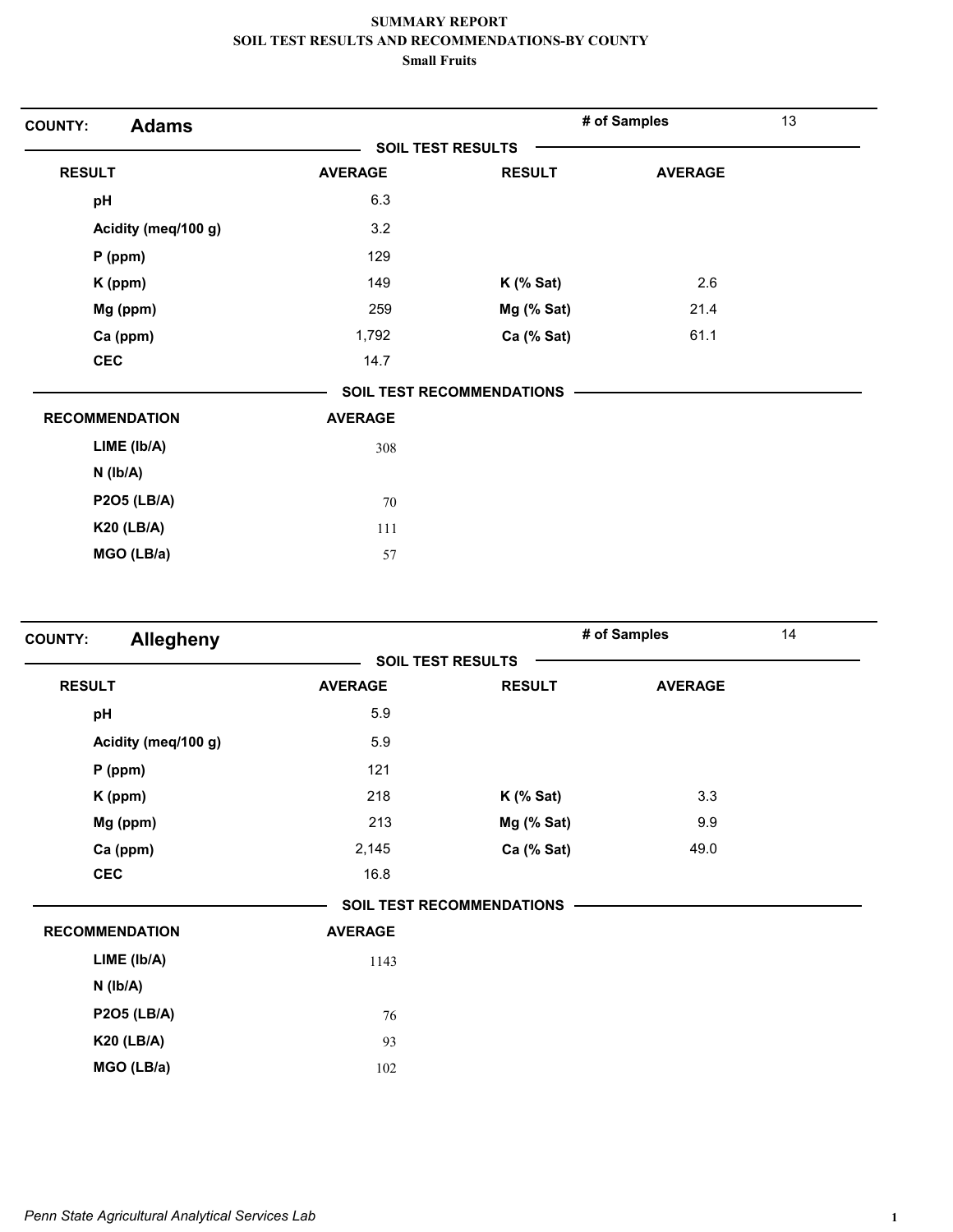| <b>COUNTY:</b><br><b>Armstrong</b> |                          |                                  | # of Samples   | $\overline{c}$ |
|------------------------------------|--------------------------|----------------------------------|----------------|----------------|
|                                    | <b>SOIL TEST RESULTS</b> |                                  |                |                |
| <b>RESULT</b>                      | <b>AVERAGE</b>           | <b>RESULT</b>                    | <b>AVERAGE</b> |                |
| pH                                 | 6.4                      |                                  |                |                |
| Acidity (meq/100 g)                | 2.9                      |                                  |                |                |
| $P$ (ppm)                          | 219                      |                                  |                |                |
| K (ppm)                            | 161                      | $K$ (% Sat)                      | 2.6            |                |
| Mg (ppm)                           | 152                      | Mg (% Sat)                       | 6.9            |                |
| Ca (ppm)                           | 3,086                    | Ca (% Sat)                       | 69.8           |                |
| <b>CEC</b>                         | 15.8                     |                                  |                |                |
|                                    |                          | <b>SOIL TEST RECOMMENDATIONS</b> |                |                |
| <b>RECOMMENDATION</b>              | <b>AVERAGE</b>           |                                  |                |                |
| LIME (Ib/A)                        | $\boldsymbol{0}$         |                                  |                |                |
| $N$ ( $Ib/A$ )                     |                          |                                  |                |                |
| <b>P2O5 (LB/A)</b>                 |                          |                                  |                |                |
| <b>K20 (LB/A)</b>                  | 110                      |                                  |                |                |
| MGO (LB/a)                         | 80                       |                                  |                |                |

| <b>Beaver</b><br><b>COUNTY:</b> |                  |                                  | # of Samples   | 3 |
|---------------------------------|------------------|----------------------------------|----------------|---|
|                                 |                  | <b>SOIL TEST RESULTS</b>         |                |   |
| <b>RESULT</b>                   | <b>AVERAGE</b>   | <b>RESULT</b>                    | <b>AVERAGE</b> |   |
| pH                              | 6.4              |                                  |                |   |
| Acidity (meq/100 g)             | 3.4              |                                  |                |   |
| $P$ (ppm)                       | 204              |                                  |                |   |
| K (ppm)                         | 136              | $K$ (% Sat)                      | 3.0            |   |
| Mg (ppm)                        | 161              | Mg (% Sat)                       | 6.3            |   |
| Ca (ppm)                        | 1,374            | Ca (% Sat)                       | 58.5           |   |
| <b>CEC</b>                      | 12.0             |                                  |                |   |
|                                 |                  | <b>SOIL TEST RECOMMENDATIONS</b> |                |   |
| <b>RECOMMENDATION</b>           | <b>AVERAGE</b>   |                                  |                |   |
| LIME (Ib/A)                     | $\boldsymbol{0}$ |                                  |                |   |
| $N$ ( $Ib/A$ )                  |                  |                                  |                |   |
| <b>P2O5 (LB/A)</b>              |                  |                                  |                |   |
| <b>K20 (LB/A)</b>               | 135              |                                  |                |   |
| MGO (LB/a)                      | $\overline{7}$   |                                  |                |   |
|                                 |                  |                                  |                |   |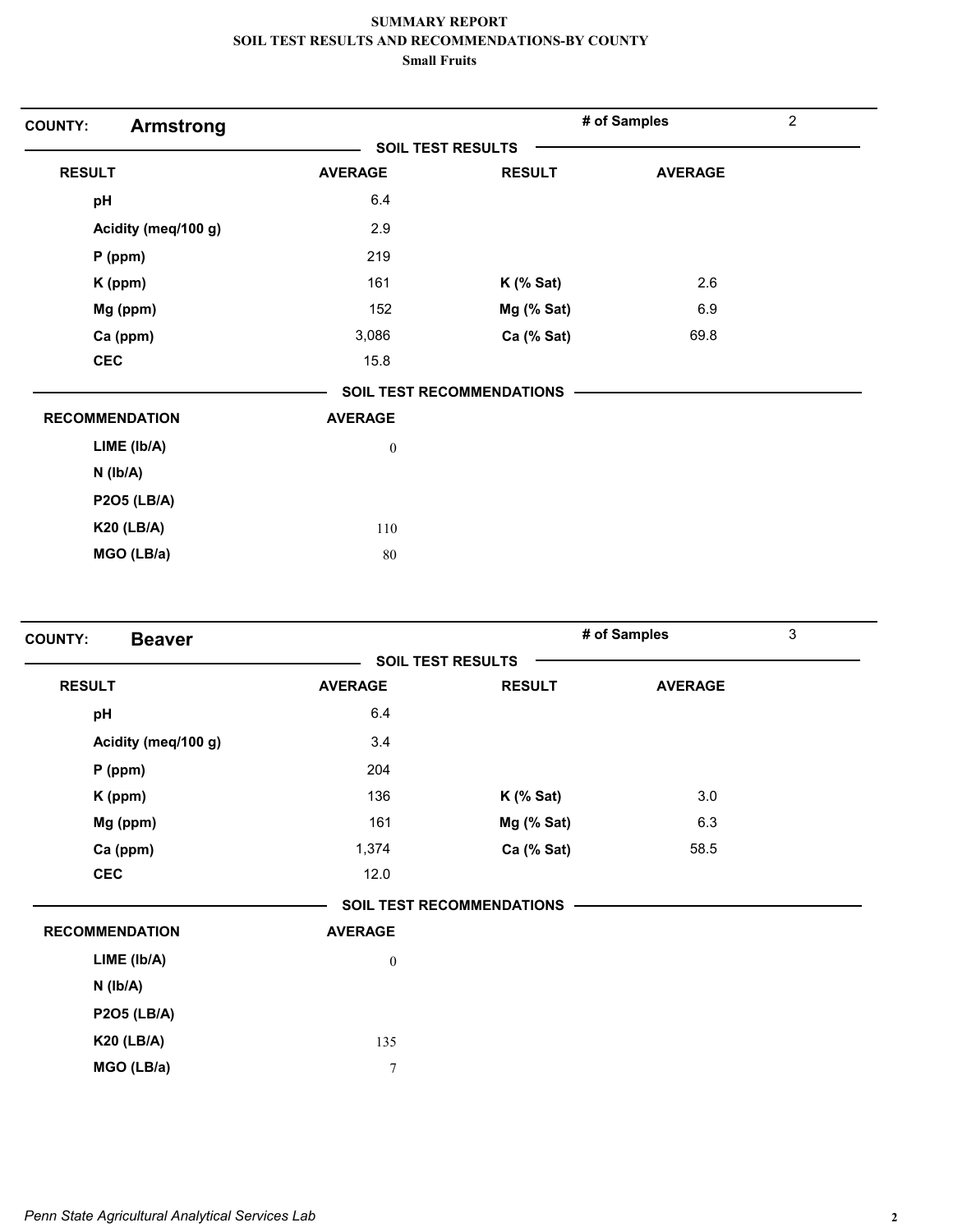| <b>Bedford</b><br><b>COUNTY:</b> |                          |                                  | # of Samples   | 4 |
|----------------------------------|--------------------------|----------------------------------|----------------|---|
|                                  | <b>SOIL TEST RESULTS</b> |                                  |                |   |
| <b>RESULT</b>                    | <b>AVERAGE</b>           | <b>RESULT</b>                    | <b>AVERAGE</b> |   |
| pH                               | 6.4                      |                                  |                |   |
| Acidity (meq/100 g)              | 2.4                      |                                  |                |   |
| $P$ (ppm)                        | 37                       |                                  |                |   |
| K (ppm)                          | 152                      | $K$ (% Sat)                      | 3.1            |   |
| Mg (ppm)                         | 113                      | Mg (% Sat)                       | 5.9            |   |
| Ca (ppm)                         | 1,500                    | Ca (% Sat)                       | 62.3           |   |
| <b>CEC</b>                       | 11.2                     |                                  |                |   |
|                                  |                          | <b>SOIL TEST RECOMMENDATIONS</b> |                |   |
| <b>RECOMMENDATION</b>            | <b>AVERAGE</b>           |                                  |                |   |
| LIME (Ib/A)                      | $\boldsymbol{0}$         |                                  |                |   |
| $N$ ( $Ib/A$ )                   |                          |                                  |                |   |
| <b>P2O5 (LB/A)</b>               | 90                       |                                  |                |   |
| <b>K20 (LB/A)</b>                | 113                      |                                  |                |   |
| MGO (LB/a)                       | 110                      |                                  |                |   |

| <b>Berks</b><br><b>COUNTY:</b> |                  |                                  | # of Samples   | 19 |
|--------------------------------|------------------|----------------------------------|----------------|----|
|                                |                  | <b>SOIL TEST RESULTS</b>         |                |    |
| <b>RESULT</b>                  | <b>AVERAGE</b>   | <b>RESULT</b>                    | <b>AVERAGE</b> |    |
| pH                             | 5.7              |                                  |                |    |
| Acidity (meq/100 g)            | 5.9              |                                  |                |    |
| $P$ (ppm)                      | 147              |                                  |                |    |
| K (ppm)                        | 137              | $K$ (% Sat)                      | 2.4            |    |
| Mg (ppm)                       | 207              | Mg (% Sat)                       | 8.3            |    |
| Ca (ppm)                       | 1,605            | Ca (% Sat)                       | 44.6           |    |
| <b>CEC</b>                     | 14.9             |                                  |                |    |
|                                |                  | <b>SOIL TEST RECOMMENDATIONS</b> |                |    |
| <b>RECOMMENDATION</b>          | <b>AVERAGE</b>   |                                  |                |    |
| LIME (Ib/A)                    | $\boldsymbol{0}$ |                                  |                |    |
| $N$ ( $lb/A$ )                 |                  |                                  |                |    |
| <b>P2O5 (LB/A)</b>             | 66               |                                  |                |    |
| <b>K20 (LB/A)</b>              | 110              |                                  |                |    |
| MGO (LB/a)                     | 41               |                                  |                |    |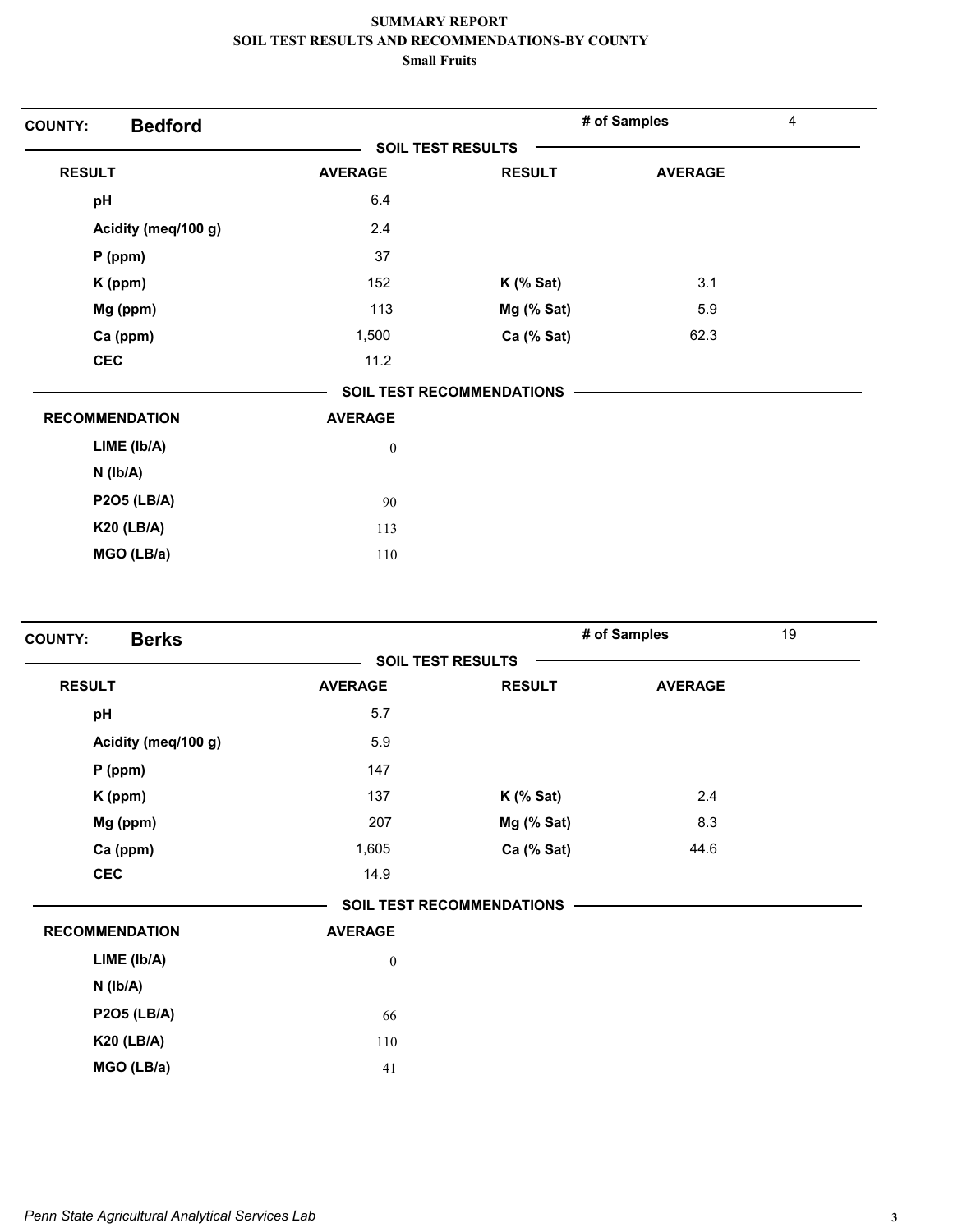| <b>Blair</b><br><b>COUNTY:</b> |                |                                  | # of Samples   | 12 |
|--------------------------------|----------------|----------------------------------|----------------|----|
|                                |                | <b>SOIL TEST RESULTS</b>         |                |    |
| <b>RESULT</b>                  | <b>AVERAGE</b> | <b>RESULT</b>                    | <b>AVERAGE</b> |    |
| pH                             | 6.1            |                                  |                |    |
| Acidity (meq/100 g)            | 4.4            |                                  |                |    |
| $P$ (ppm)                      | 89             |                                  |                |    |
| K (ppm)                        | 232            | $K$ (% Sat)                      | 4.3            |    |
| Mg (ppm)                       | 218            | Mg (% Sat)                       | 5.6            |    |
| Ca (ppm)                       | 1,543          | Ca (% Sat)                       | 51.9           |    |
| <b>CEC</b>                     | 14.5           |                                  |                |    |
|                                |                | <b>SOIL TEST RECOMMENDATIONS</b> |                |    |
| <b>RECOMMENDATION</b>          | <b>AVERAGE</b> |                                  |                |    |
| LIME (Ib/A)                    | 667            |                                  |                |    |
| $N$ ( $lb/A$ )                 |                |                                  |                |    |
| <b>P2O5 (LB/A)</b>             | 100            |                                  |                |    |
| <b>K20 (LB/A)</b>              | 68             |                                  |                |    |
| MGO (LB/a)                     | 61             |                                  |                |    |

| <b>Bradford</b><br><b>COUNTY:</b> |                |                                  | # of Samples   | 5 |
|-----------------------------------|----------------|----------------------------------|----------------|---|
|                                   |                | <b>SOIL TEST RESULTS</b>         |                |   |
| <b>RESULT</b>                     | <b>AVERAGE</b> | <b>RESULT</b>                    | <b>AVERAGE</b> |   |
| pH                                | $6.0\,$        |                                  |                |   |
| Acidity (meq/100 g)               | 4.7            |                                  |                |   |
| $P$ (ppm)                         | 125            |                                  |                |   |
| K (ppm)                           | 109            | $K$ (% Sat)                      | 2.3            |   |
| Mg (ppm)                          | 136            | Mg (% Sat)                       | 3.9            |   |
| Ca (ppm)                          | 1,222          | Ca (% Sat)                       | 47.9           |   |
| <b>CEC</b>                        | 12.2           |                                  |                |   |
|                                   |                | <b>SOIL TEST RECOMMENDATIONS</b> |                |   |
| <b>RECOMMENDATION</b>             | <b>AVERAGE</b> |                                  |                |   |
| LIME (Ib/A)                       | 1000           |                                  |                |   |
| $N$ ( $lb/A$ )                    |                |                                  |                |   |
| <b>P2O5 (LB/A)</b>                | 30             |                                  |                |   |
| <b>K20 (LB/A)</b>                 | 109            |                                  |                |   |
| MGO (LB/a)                        | 14             |                                  |                |   |
|                                   |                |                                  |                |   |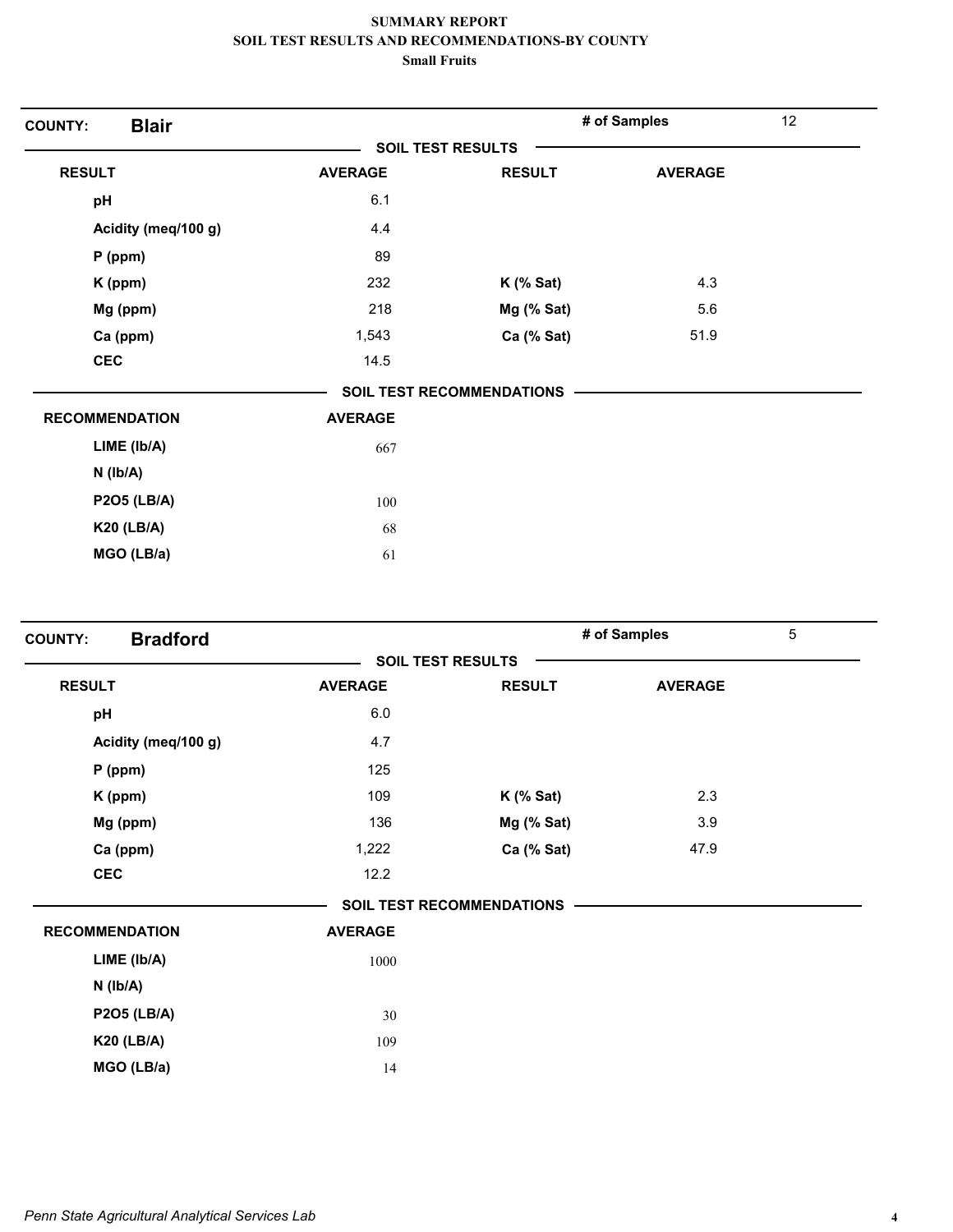| <b>COUNTY:</b>        | <b>Bucks</b>        |                |                                  | # of Samples   | 17 |
|-----------------------|---------------------|----------------|----------------------------------|----------------|----|
|                       |                     |                | SOIL TEST RESULTS                |                |    |
| <b>RESULT</b>         |                     | <b>AVERAGE</b> | <b>RESULT</b>                    | <b>AVERAGE</b> |    |
| pH                    |                     | 6.1            |                                  |                |    |
|                       | Acidity (meq/100 g) | 3.8            |                                  |                |    |
| $P$ (ppm)             |                     | 61             |                                  |                |    |
| K (ppm)               |                     | 192            | $K$ (% Sat)                      | 4.4            |    |
| Mg (ppm)              |                     | 182            | Mg (% Sat)                       | 4.1            |    |
| Ca (ppm)              |                     | 1,110          | Ca (% Sat)                       | 43.9           |    |
| <b>CEC</b>            |                     | 11.3           |                                  |                |    |
|                       |                     |                | <b>SOIL TEST RECOMMENDATIONS</b> |                |    |
| <b>RECOMMENDATION</b> |                     | <b>AVERAGE</b> |                                  |                |    |
|                       | LIME (Ib/A)         | 894            |                                  |                |    |
| $N$ ( $Ib/A$ )        |                     |                |                                  |                |    |
|                       | <b>P2O5 (LB/A)</b>  | 58             |                                  |                |    |
| <b>K20 (LB/A)</b>     |                     | 98             |                                  |                |    |
|                       | MGO (LB/a)          | 69             |                                  |                |    |
|                       |                     |                |                                  |                |    |

| <b>Butler</b><br><b>COUNTY:</b> |                |                                  | # of Samples   | 12 |
|---------------------------------|----------------|----------------------------------|----------------|----|
|                                 |                | <b>SOIL TEST RESULTS</b>         |                |    |
| <b>RESULT</b>                   | <b>AVERAGE</b> | <b>RESULT</b>                    | <b>AVERAGE</b> |    |
| pH                              | 5.8            |                                  |                |    |
| Acidity (meq/100 g)             | 6.1            |                                  |                |    |
| $P$ (ppm)                       | 179            |                                  |                |    |
| K (ppm)                         | 159            | $K$ (% Sat)                      | 3.0            |    |
| Mg (ppm)                        | 109            | Mg (% Sat)                       | 5.6            |    |
| Ca (ppm)                        | 1,598          | Ca (% Sat)                       | 43.0           |    |
| <b>CEC</b>                      | 13.6           |                                  |                |    |
|                                 |                | <b>SOIL TEST RECOMMENDATIONS</b> |                |    |
| <b>RECOMMENDATION</b>           | <b>AVERAGE</b> |                                  |                |    |
| LIME (Ib/A)                     | 1917           |                                  |                |    |
| $N$ ( $Ib/A$ )                  |                |                                  |                |    |
| <b>P2O5 (LB/A)</b>              | 86             |                                  |                |    |
| <b>K20 (LB/A)</b>               | 99             |                                  |                |    |
| MGO (LB/a)                      | 50             |                                  |                |    |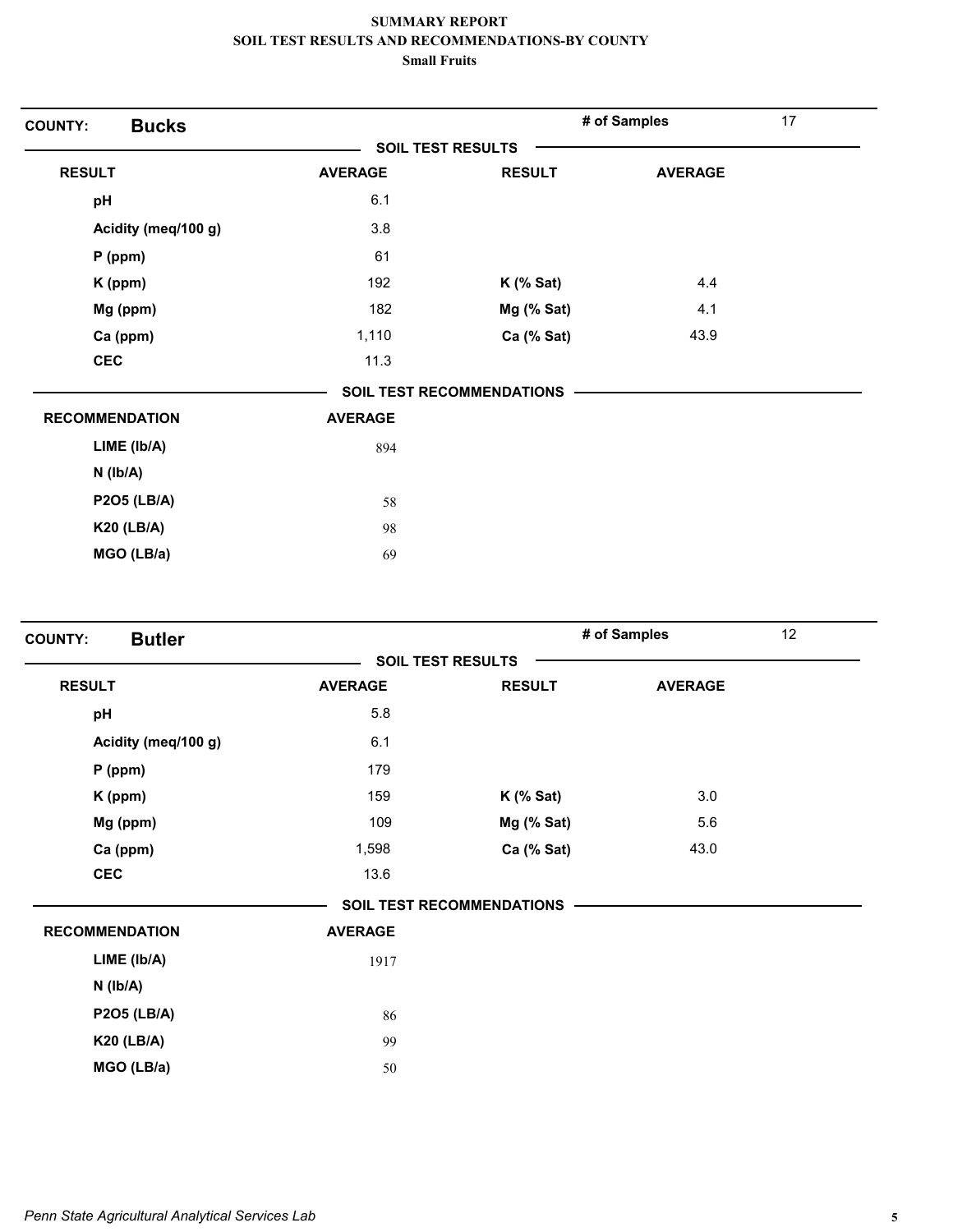| Cambria<br><b>COUNTY:</b> |                  |                                  | # of Samples   | $\overline{2}$ |
|---------------------------|------------------|----------------------------------|----------------|----------------|
|                           |                  | <b>SOIL TEST RESULTS</b>         |                |                |
| <b>RESULT</b>             | <b>AVERAGE</b>   | <b>RESULT</b>                    | <b>AVERAGE</b> |                |
| pH                        | 5.3              |                                  |                |                |
| Acidity (meq/100 g)       | 8.7              |                                  |                |                |
| $P$ (ppm)                 | 89               |                                  |                |                |
| K (ppm)                   | 222              | $K$ (% Sat)                      | 4.0            |                |
| Mg (ppm)                  | 152              | Mg (% Sat)                       | 6.4            |                |
| Ca (ppm)                  | 946              | Ca (% Sat)                       | 30.6           |                |
| <b>CEC</b>                | 15.3             |                                  |                |                |
|                           |                  | <b>SOIL TEST RECOMMENDATIONS</b> |                |                |
| <b>RECOMMENDATION</b>     | <b>AVERAGE</b>   |                                  |                |                |
| LIME (Ib/A)               | $\boldsymbol{0}$ |                                  |                |                |
| $N$ ( $lb/A$ )            |                  |                                  |                |                |
| <b>P2O5 (LB/A)</b>        |                  |                                  |                |                |
| <b>K20 (LB/A)</b>         |                  |                                  |                |                |
| MGO (LB/a)                | $\boldsymbol{0}$ |                                  |                |                |

| Carbon<br><b>COUNTY:</b> |                  |                                  | # of Samples   | 1 |
|--------------------------|------------------|----------------------------------|----------------|---|
|                          |                  | <b>SOIL TEST RESULTS</b>         |                |   |
| <b>RESULT</b>            | <b>AVERAGE</b>   | <b>RESULT</b>                    | <b>AVERAGE</b> |   |
| pH                       | 6.3              |                                  |                |   |
| Acidity (meq/100 g)      | 3.9              |                                  |                |   |
| $P$ (ppm)                | 561              |                                  |                |   |
| K (ppm)                  | 139              | $K$ (% Sat)                      | 2.9            |   |
| Mg (ppm)                 | 130              | Mg (% Sat)                       | 8.7            |   |
| Ca (ppm)                 | 1,425            | Ca (% Sat)                       | 57.2           |   |
| <b>CEC</b>               | 12.5             |                                  |                |   |
|                          |                  | <b>SOIL TEST RECOMMENDATIONS</b> |                |   |
| <b>RECOMMENDATION</b>    | <b>AVERAGE</b>   |                                  |                |   |
| LIME (Ib/A)              | $\boldsymbol{0}$ |                                  |                |   |
| $N$ ( $Ib/A$ )           |                  |                                  |                |   |
| <b>P2O5 (LB/A)</b>       |                  |                                  |                |   |
| <b>K20 (LB/A)</b>        | 75               |                                  |                |   |
| MGO (LB/a)               | $\boldsymbol{0}$ |                                  |                |   |
|                          |                  |                                  |                |   |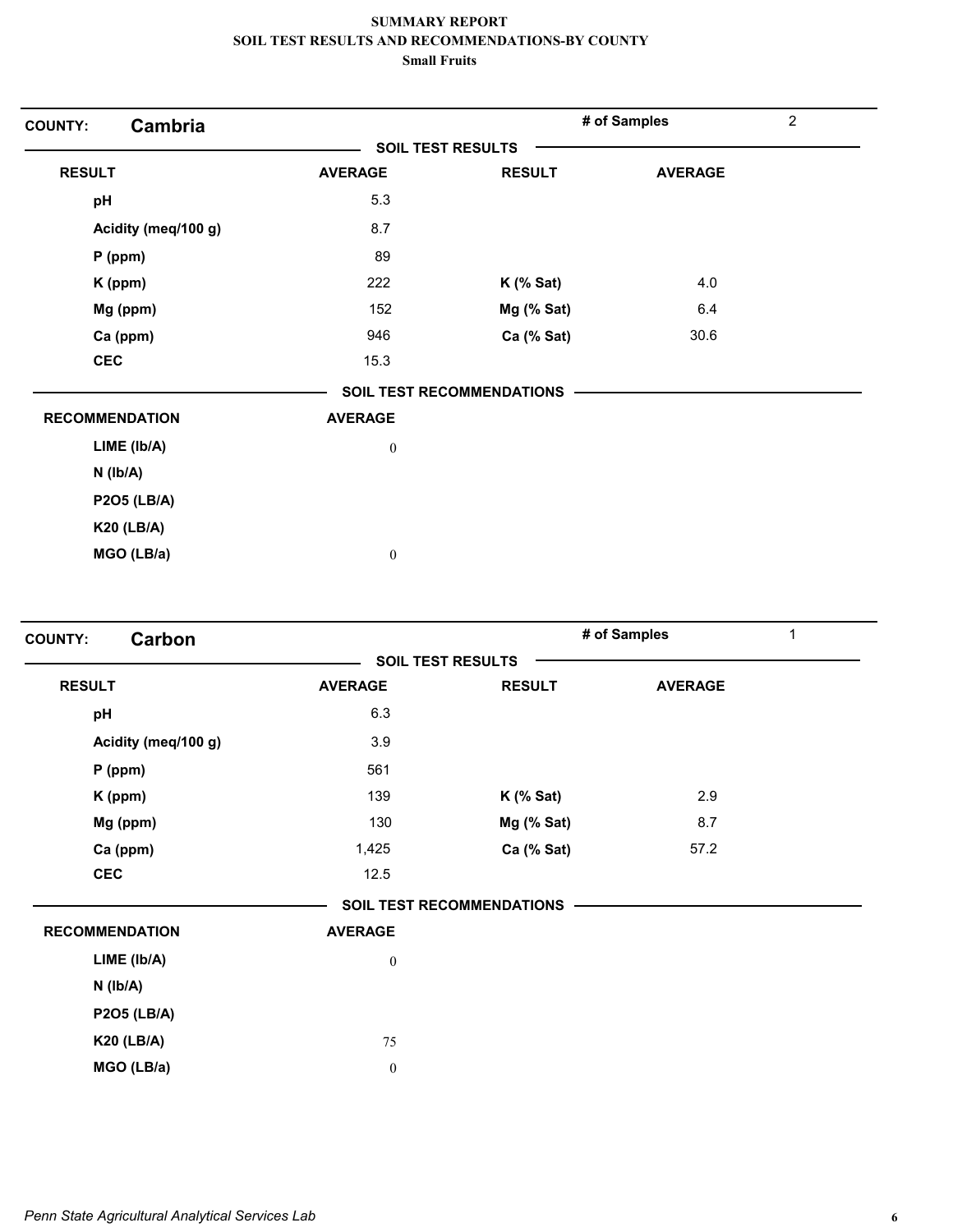| <b>COUNTY:</b>        | <b>Centre</b>       |                |                           | # of Samples   | 27 |
|-----------------------|---------------------|----------------|---------------------------|----------------|----|
|                       |                     |                | <b>SOIL TEST RESULTS</b>  |                |    |
| <b>RESULT</b>         |                     | <b>AVERAGE</b> | <b>RESULT</b>             | <b>AVERAGE</b> |    |
| pH                    |                     | 5.9            |                           |                |    |
|                       | Acidity (meq/100 g) | 6.0            |                           |                |    |
| $P$ (ppm)             |                     | 207            |                           |                |    |
| K (ppm)               |                     | 128            | $K$ (% Sat)               | 2.3            |    |
| Mg (ppm)              |                     | 128            | Mg (% Sat)                | 4.6            |    |
| Ca (ppm)              |                     | 1,720          | Ca (% Sat)                | 58.1           |    |
| <b>CEC</b>            |                     | 15.0           |                           |                |    |
|                       |                     |                | SOIL TEST RECOMMENDATIONS |                |    |
| <b>RECOMMENDATION</b> |                     | <b>AVERAGE</b> |                           |                |    |
| LIME (lb/A)           |                     | 241            |                           |                |    |
| $N$ ( $lb/A$ )        |                     |                |                           |                |    |
| <b>P2O5 (LB/A)</b>    |                     | 70             |                           |                |    |
| <b>K20 (LB/A)</b>     |                     | 112            |                           |                |    |
| MGO (LB/a)            |                     | 72             |                           |                |    |
|                       |                     |                |                           |                |    |

| <b>Chester</b><br><b>COUNTY:</b> |                |                                  | # of Samples   | 8 |
|----------------------------------|----------------|----------------------------------|----------------|---|
|                                  |                | <b>SOIL TEST RESULTS</b>         |                |   |
| <b>RESULT</b>                    | <b>AVERAGE</b> | <b>RESULT</b>                    | <b>AVERAGE</b> |   |
| pH                               | 5.9            |                                  |                |   |
| Acidity (meq/100 g)              | 4.7            |                                  |                |   |
| $P$ (ppm)                        | 62             |                                  |                |   |
| K (ppm)                          | 125            | $K$ (% Sat)                      | 2.8            |   |
| Mg (ppm)                         | 195            | Mg (% Sat)                       | 6.2            |   |
| Ca (ppm)                         | 1,218          | Ca (% Sat)                       | 42.7           |   |
| <b>CEC</b>                       | 12.5           |                                  |                |   |
|                                  |                | <b>SOIL TEST RECOMMENDATIONS</b> |                |   |
| <b>RECOMMENDATION</b>            | <b>AVERAGE</b> |                                  |                |   |
| LIME (Ib/A)                      | 1500           |                                  |                |   |
| $N$ ( $lb/A$ )                   |                |                                  |                |   |
| <b>P2O5 (LB/A)</b>               | 77             |                                  |                |   |
| <b>K20 (LB/A)</b>                | 109            |                                  |                |   |
| MGO (LB/a)                       | 45             |                                  |                |   |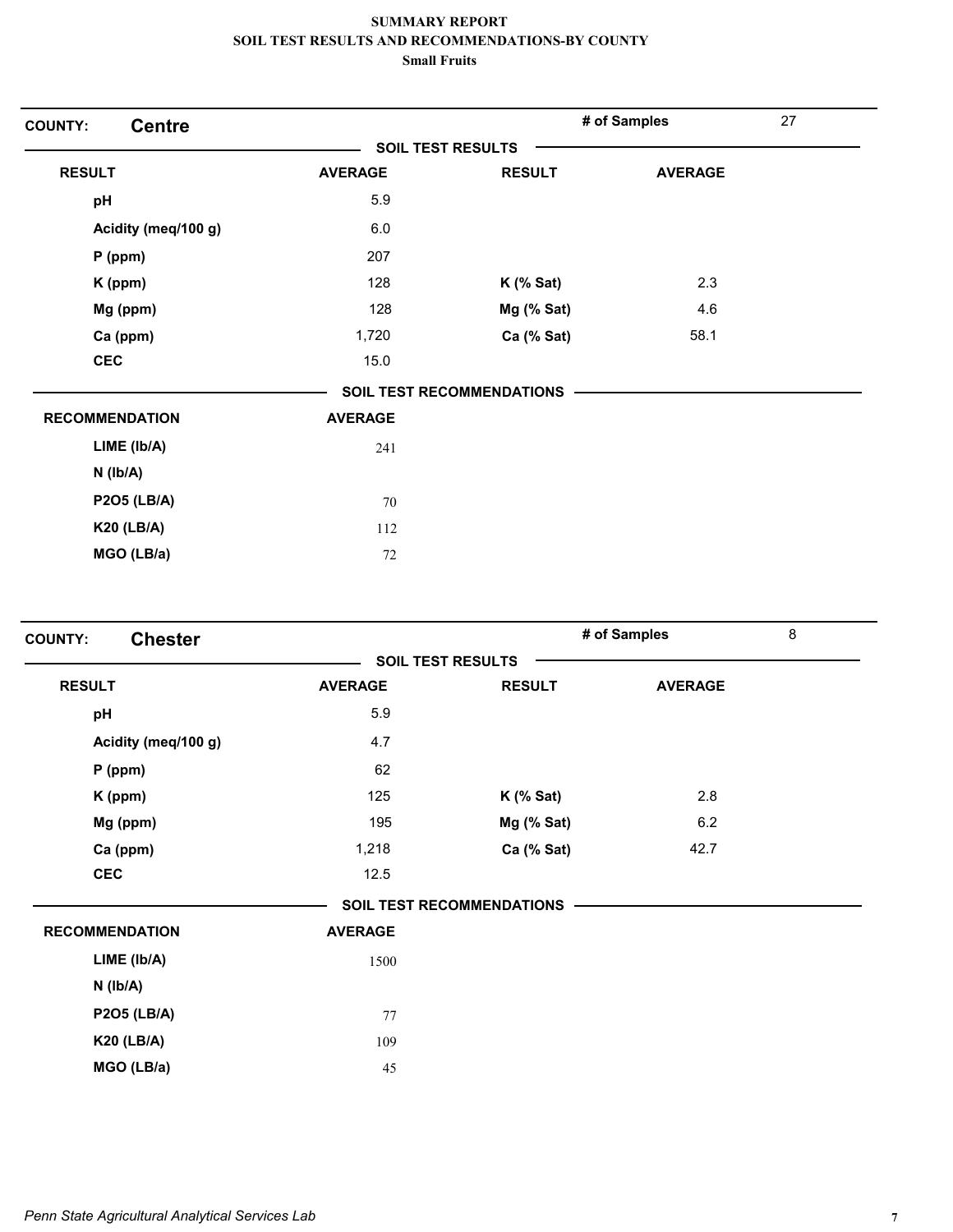| <b>Clarion</b><br><b>COUNTY:</b> |                          |                           | # of Samples   | $\sqrt{5}$ |
|----------------------------------|--------------------------|---------------------------|----------------|------------|
|                                  | <b>SOIL TEST RESULTS</b> |                           |                |            |
| <b>RESULT</b>                    | <b>AVERAGE</b>           | <b>RESULT</b>             | <b>AVERAGE</b> |            |
| pH                               | 5.9                      |                           |                |            |
| Acidity (meq/100 g)              | 8.7                      |                           |                |            |
| $P$ (ppm)                        | 168                      |                           |                |            |
| K (ppm)                          | 123                      | $K$ (% Sat)               | 2.0            |            |
| Mg (ppm)                         | 179                      | Mg (% Sat)                | 6.1            |            |
| Ca (ppm)                         | 1,415                    | Ca (% Sat)                | 43.3           |            |
| <b>CEC</b>                       | 16.0                     |                           |                |            |
|                                  |                          | SOIL TEST RECOMMENDATIONS |                |            |
| <b>RECOMMENDATION</b>            | <b>AVERAGE</b>           |                           |                |            |
| LIME (Ib/A)                      | $\boldsymbol{0}$         |                           |                |            |
| $N$ ( $lb/A$ )                   |                          |                           |                |            |
| <b>P2O5 (LB/A)</b>               | 70                       |                           |                |            |
| <b>K20 (LB/A)</b>                | 110                      |                           |                |            |
| MGO (LB/a)                       | 28                       |                           |                |            |

| <b>COUNTY:</b>        | <b>Clearfield</b>   |                  |                                  | # of Samples   | $\overline{4}$ |
|-----------------------|---------------------|------------------|----------------------------------|----------------|----------------|
|                       |                     |                  | <b>SOIL TEST RESULTS</b>         |                |                |
| <b>RESULT</b>         |                     | <b>AVERAGE</b>   | <b>RESULT</b>                    | <b>AVERAGE</b> |                |
| pH                    |                     | 6.1              |                                  |                |                |
|                       | Acidity (meq/100 g) | 3.3              |                                  |                |                |
|                       | $P$ (ppm)           | 101              |                                  |                |                |
|                       | K (ppm)             | 103              | $K$ (% Sat)                      | 2.1            |                |
|                       | Mg (ppm)            | 162              | Mg (% Sat)                       | 14.9           |                |
|                       | Ca (ppm)            | 1,553            | Ca (% Sat)                       | 58.6           |                |
| <b>CEC</b>            |                     | 12.5             |                                  |                |                |
|                       |                     |                  | <b>SOIL TEST RECOMMENDATIONS</b> |                |                |
| <b>RECOMMENDATION</b> |                     | <b>AVERAGE</b>   |                                  |                |                |
|                       | LIME (Ib/A)         | $\boldsymbol{0}$ |                                  |                |                |
|                       | $N$ ( $lb/A$ )      |                  |                                  |                |                |
|                       | <b>P2O5 (LB/A)</b>  | 90               |                                  |                |                |
|                       | <b>K20 (LB/A)</b>   | 100              |                                  |                |                |
|                       | MGO (LB/a)          | 63               |                                  |                |                |
|                       |                     |                  |                                  |                |                |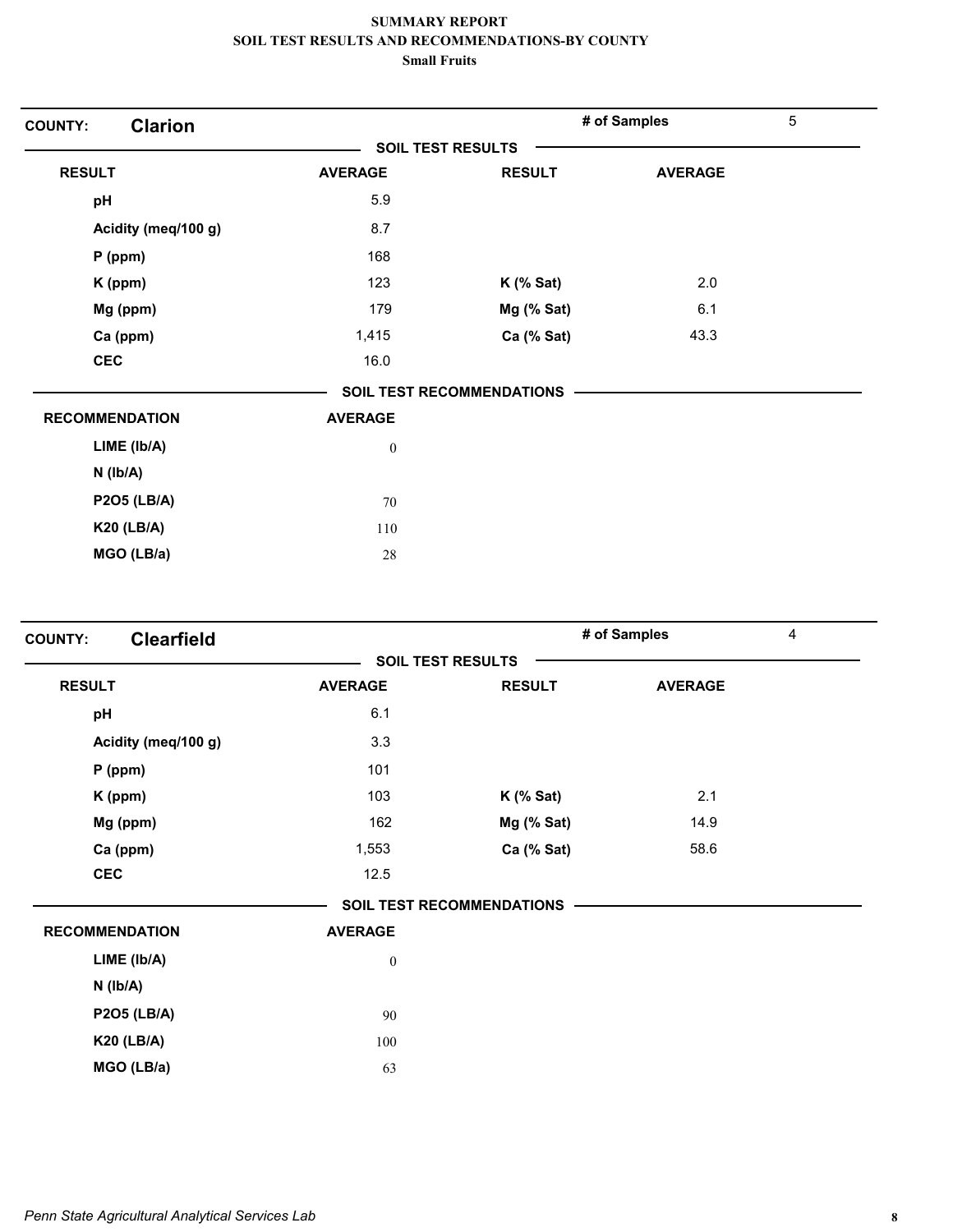| <b>Clinton</b><br><b>COUNTY:</b> |                          |                                  | # of Samples   | $\overline{2}$ |
|----------------------------------|--------------------------|----------------------------------|----------------|----------------|
|                                  | <b>SOIL TEST RESULTS</b> |                                  |                |                |
| <b>RESULT</b>                    | <b>AVERAGE</b>           | <b>RESULT</b>                    | <b>AVERAGE</b> |                |
| pH                               | 6.2                      |                                  |                |                |
| Acidity (meq/100 g)              | 3.4                      |                                  |                |                |
| P (ppm)                          | 76                       |                                  |                |                |
| K (ppm)                          | 120                      | $K$ (% Sat)                      | 2.4            |                |
| Mg (ppm)                         | 119                      | Mg (% Sat)                       | 7.2            |                |
| Ca (ppm)                         | 1,616                    | Ca (% Sat)                       | 63.8           |                |
| <b>CEC</b>                       | 12.7                     |                                  |                |                |
|                                  |                          | <b>SOIL TEST RECOMMENDATIONS</b> |                |                |
| <b>RECOMMENDATION</b>            | <b>AVERAGE</b>           |                                  |                |                |
| LIME (Ib/A)                      | $\boldsymbol{0}$         |                                  |                |                |
| $N$ ( $lb/A$ )                   |                          |                                  |                |                |
| <b>P2O5 (LB/A)</b>               | 50                       |                                  |                |                |
| <b>K20 (LB/A)</b>                | 120                      |                                  |                |                |
| MGO (LB/a)                       | 15                       |                                  |                |                |
|                                  |                          |                                  |                |                |

| Columbia<br><b>COUNTY:</b> |                |                           | # of Samples   | 5 |
|----------------------------|----------------|---------------------------|----------------|---|
|                            |                | <b>SOIL TEST RESULTS</b>  |                |   |
| <b>RESULT</b>              | <b>AVERAGE</b> | <b>RESULT</b>             | <b>AVERAGE</b> |   |
| pH                         | 5.5            |                           |                |   |
| Acidity (meq/100 g)        | 6.1            |                           |                |   |
| $P$ (ppm)                  | 26             |                           |                |   |
| K (ppm)                    | 129            | $K$ (% Sat)               | 3.1            |   |
| Mg (ppm)                   | 77             | Mg (% Sat)                | 5.3            |   |
| Ca (ppm)                   | 756            | Ca (% Sat)                | 33.7           |   |
| <b>CEC</b>                 | 10.8           |                           |                |   |
|                            |                | SOIL TEST RECOMMENDATIONS |                |   |
| <b>RECOMMENDATION</b>      | <b>AVERAGE</b> |                           |                |   |
| LIME (Ib/A)                | 600            |                           |                |   |
| $N$ ( $lb/A$ )             |                |                           |                |   |
| <b>P2O5 (LB/A)</b>         | 66             |                           |                |   |
| <b>K20 (LB/A)</b>          | 78             |                           |                |   |
| MGO (LB/a)                 | 60             |                           |                |   |
|                            |                |                           |                |   |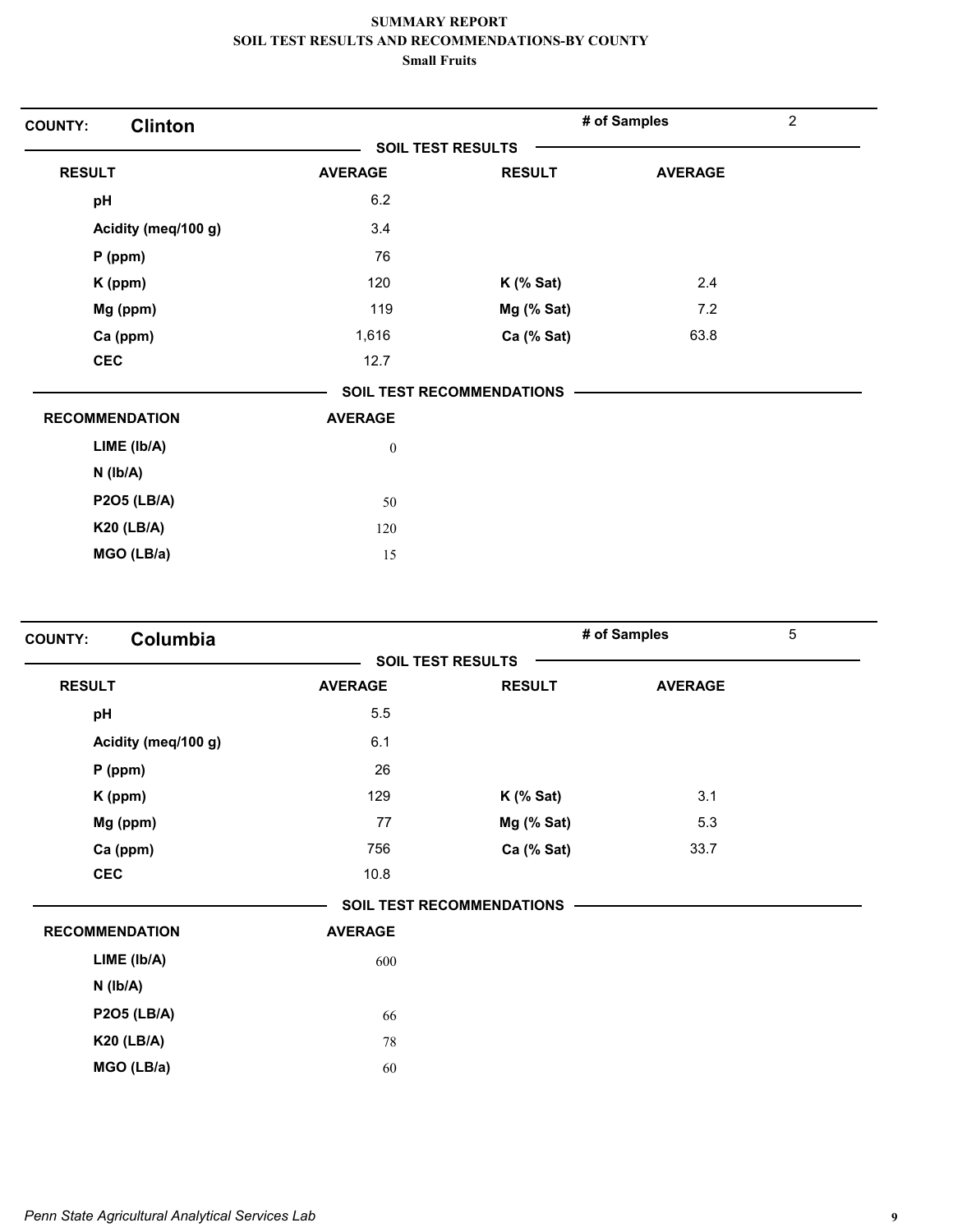| <b>COUNTY:</b> | <b>Crawford</b>       |                  |                                  | # of Samples   | $\overline{7}$ |
|----------------|-----------------------|------------------|----------------------------------|----------------|----------------|
|                |                       |                  | <b>SOIL TEST RESULTS</b>         |                |                |
| <b>RESULT</b>  |                       | <b>AVERAGE</b>   | <b>RESULT</b>                    | <b>AVERAGE</b> |                |
| pH             |                       | 6.2              |                                  |                |                |
|                | Acidity (meq/100 g)   | 4.5              |                                  |                |                |
|                | P (ppm)               | 95               |                                  |                |                |
|                | K (ppm)               | 137              | $K$ (% Sat)                      | 2.3            |                |
|                | Mg (ppm)              | 191              | Mg (% Sat)                       | 4.2            |                |
|                | Ca (ppm)              | 2,116            | Ca (% Sat)                       | 60.7           |                |
|                | <b>CEC</b>            | 16.0             |                                  |                |                |
|                |                       |                  | <b>SOIL TEST RECOMMENDATIONS</b> |                |                |
|                | <b>RECOMMENDATION</b> | <b>AVERAGE</b>   |                                  |                |                |
|                | LIME (Ib/A)           | $\boldsymbol{0}$ |                                  |                |                |
|                | $N$ ( $Ib/A$ )        |                  |                                  |                |                |
|                | <b>P2O5 (LB/A)</b>    | 43               |                                  |                |                |
|                | <b>K20 (LB/A)</b>     | 98               |                                  |                |                |
|                | MGO (LB/a)            | 8                |                                  |                |                |
|                |                       |                  |                                  |                |                |

| <b>COUNTY:</b> | <b>Cumberland</b>     |                          |                           | # of Samples   | 13 |
|----------------|-----------------------|--------------------------|---------------------------|----------------|----|
|                |                       | <b>SOIL TEST RESULTS</b> |                           |                |    |
| <b>RESULT</b>  |                       | <b>AVERAGE</b>           | <b>RESULT</b>             | <b>AVERAGE</b> |    |
| pH             |                       | 5.5                      |                           |                |    |
|                | Acidity (meq/100 g)   | 8.8                      |                           |                |    |
|                | $P$ (ppm)             | 93                       |                           |                |    |
|                | K (ppm)               | 202                      | $K$ (% Sat)               | 2.9            |    |
|                | Mg (ppm)              | 175                      | Mg (% Sat)                | 1.3            |    |
|                | Ca (ppm)              | 1,514                    | Ca (% Sat)                | 42.7           |    |
|                | <b>CEC</b>            | 17.9                     |                           |                |    |
|                |                       |                          | SOIL TEST RECOMMENDATIONS |                |    |
|                | <b>RECOMMENDATION</b> | <b>AVERAGE</b>           |                           |                |    |
|                | LIME (Ib/A)           | $\boldsymbol{0}$         |                           |                |    |
|                | $N$ ( $Ib/A$ )        |                          |                           |                |    |
|                | <b>P2O5 (LB/A)</b>    | 60                       |                           |                |    |
|                | <b>K20 (LB/A)</b>     | 93                       |                           |                |    |
|                | MGO (LB/a)            | 131                      |                           |                |    |
|                |                       |                          |                           |                |    |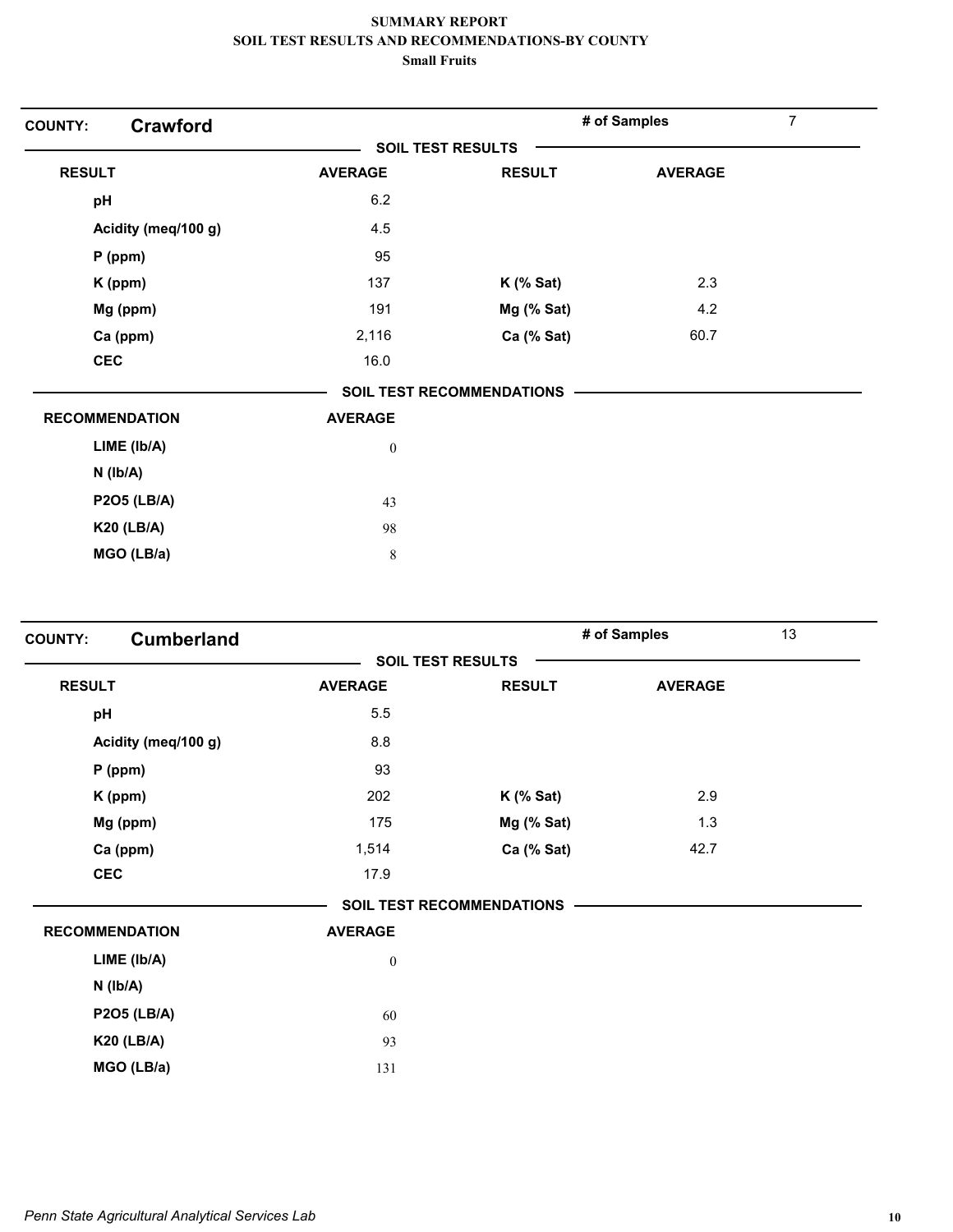| <b>Dauphin</b><br><b>COUNTY:</b> |                |                           | # of Samples   | 15 |
|----------------------------------|----------------|---------------------------|----------------|----|
|                                  |                | <b>SOIL TEST RESULTS</b>  |                |    |
| <b>RESULT</b>                    | <b>AVERAGE</b> | <b>RESULT</b>             | <b>AVERAGE</b> |    |
| pH                               | 5.7            |                           |                |    |
| Acidity (meq/100 g)              | 5.0            |                           |                |    |
| $P$ (ppm)                        | 65             |                           |                |    |
| K (ppm)                          | 114            | $K$ (% Sat)               | 3.0            |    |
| Mg (ppm)                         | 127            | Mg (% Sat)                | 6.9            |    |
| Ca (ppm)                         | 1,051          | Ca (% Sat)                | 44.6           |    |
| <b>CEC</b>                       | 11.4           |                           |                |    |
|                                  |                | SOIL TEST RECOMMENDATIONS |                |    |
| <b>RECOMMENDATION</b>            | <b>AVERAGE</b> |                           |                |    |
| LIME (Ib/A)                      | 467            |                           |                |    |
| $N$ ( $lb/A$ )                   |                |                           |                |    |
| <b>P2O5 (LB/A)</b>               | 60             |                           |                |    |
| <b>K20 (LB/A)</b>                | 97             |                           |                |    |
| MGO (LB/a)                       | 49             |                           |                |    |

| <b>Delaware</b><br><b>COUNTY:</b> |                  |                                  | # of Samples   | $\mathbf 1$ |
|-----------------------------------|------------------|----------------------------------|----------------|-------------|
|                                   |                  | <b>SOIL TEST RESULTS</b>         |                |             |
| <b>RESULT</b>                     | <b>AVERAGE</b>   | <b>RESULT</b>                    | <b>AVERAGE</b> |             |
| pH                                | 6.9              |                                  |                |             |
| Acidity (meq/100 g)               | 0.0              |                                  |                |             |
| $P$ (ppm)                         | 29               |                                  |                |             |
| K (ppm)                           | 89               | $K$ (% Sat)                      | 2.4            |             |
| Mg (ppm)                          | 223              | Mg (% Sat)                       | 19.5           |             |
| Ca (ppm)                          | 1,485            | Ca (% Sat)                       | 78.1           |             |
| <b>CEC</b>                        | 9.5              |                                  |                |             |
|                                   |                  | <b>SOIL TEST RECOMMENDATIONS</b> |                |             |
| <b>RECOMMENDATION</b>             | <b>AVERAGE</b>   |                                  |                |             |
| LIME (Ib/A)                       | $\boldsymbol{0}$ |                                  |                |             |
| $N$ ( $Ib/A$ )                    |                  |                                  |                |             |
| <b>P2O5 (LB/A)</b>                | 70               |                                  |                |             |
| <b>K20 (LB/A)</b>                 | 110              |                                  |                |             |
| MGO (LB/a)                        | $\boldsymbol{0}$ |                                  |                |             |
|                                   |                  |                                  |                |             |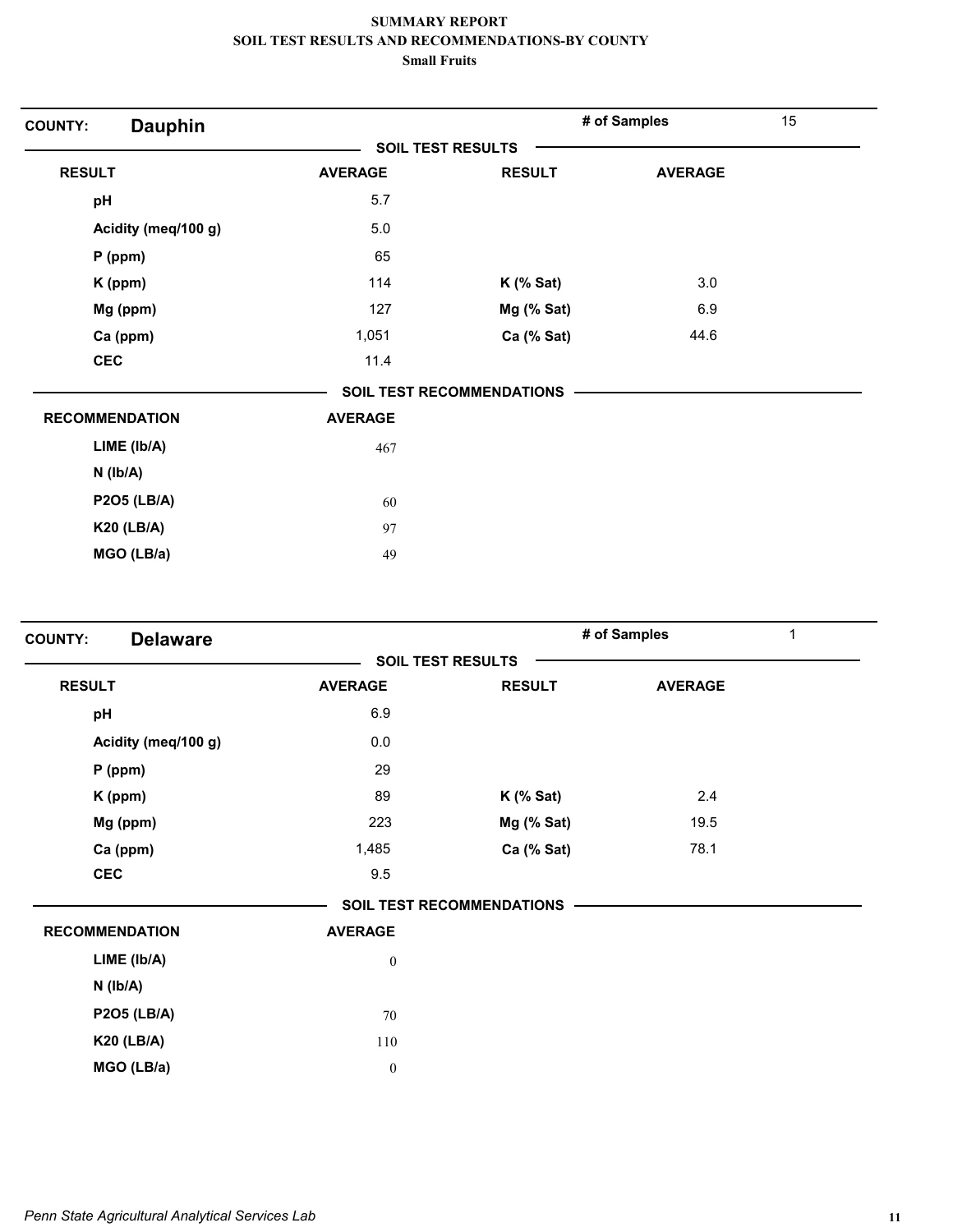| <b>Elk</b><br><b>COUNTY:</b> |                          |                                  | # of Samples   | 3 |
|------------------------------|--------------------------|----------------------------------|----------------|---|
|                              | <b>SOIL TEST RESULTS</b> |                                  |                |   |
| <b>RESULT</b>                | <b>AVERAGE</b>           | <b>RESULT</b>                    | <b>AVERAGE</b> |   |
| pH                           | 5.7                      |                                  |                |   |
| Acidity (meq/100 g)          | 7.9                      |                                  |                |   |
| $P$ (ppm)                    | 11                       |                                  |                |   |
| K (ppm)                      | 129                      | $K$ (% Sat)                      | 2.3            |   |
| Mg (ppm)                     | 140                      | Mg (% Sat)                       | 1.5            |   |
| Ca (ppm)                     | 1,010                    | Ca (% Sat)                       | 34.2           |   |
| <b>CEC</b>                   | 14.4                     |                                  |                |   |
|                              |                          | <b>SOIL TEST RECOMMENDATIONS</b> |                |   |
| <b>RECOMMENDATION</b>        | <b>AVERAGE</b>           |                                  |                |   |
| LIME (Ib/A)                  | $\boldsymbol{0}$         |                                  |                |   |
| $N$ ( $lb/A$ )               |                          |                                  |                |   |
| <b>P2O5 (LB/A)</b>           | 93                       |                                  |                |   |
| <b>K20 (LB/A)</b>            | 135                      |                                  |                |   |
| MGO (LB/a)                   | 67                       |                                  |                |   |

| <b>Erie</b><br><b>COUNTY:</b> |                |                                  | # of Samples   | $\overline{7}$ |
|-------------------------------|----------------|----------------------------------|----------------|----------------|
|                               |                | <b>SOIL TEST RESULTS</b>         |                |                |
| <b>RESULT</b>                 | <b>AVERAGE</b> | <b>RESULT</b>                    | <b>AVERAGE</b> |                |
| pH                            | 5.9            |                                  |                |                |
| Acidity (meq/100 g)           | 4.4            |                                  |                |                |
| $P$ (ppm)                     | 70             |                                  |                |                |
| K (ppm)                       | 153            | $K$ (% Sat)                      | 4.0            |                |
| Mg (ppm)                      | 114            | Mg (% Sat)                       | 9.3            |                |
| Ca (ppm)                      | 1,085          | Ca (% Sat)                       | 49.5           |                |
| <b>CEC</b>                    | 11.2           |                                  |                |                |
|                               |                | <b>SOIL TEST RECOMMENDATIONS</b> |                |                |
| <b>RECOMMENDATION</b>         | <b>AVERAGE</b> |                                  |                |                |
| LIME (Ib/A)                   | 1071           |                                  |                |                |
| $N$ ( $lb/A$ )                |                |                                  |                |                |
| <b>P2O5 (LB/A)</b>            | 70             |                                  |                |                |
| <b>K20 (LB/A)</b>             | 117            |                                  |                |                |
| MGO (LB/a)                    | 104            |                                  |                |                |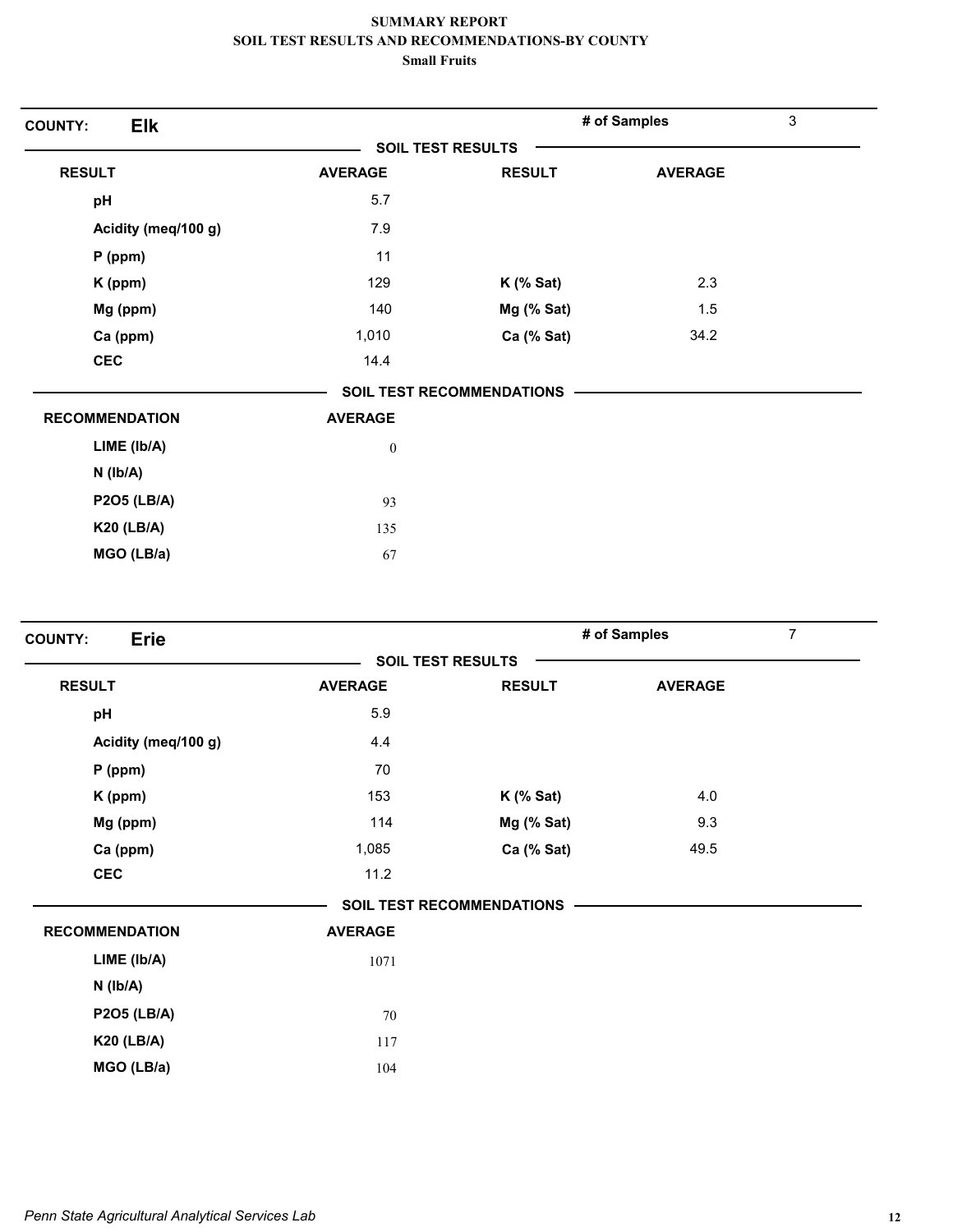| <b>SOIL TEST RESULTS</b><br><b>RESULT</b><br><b>AVERAGE</b><br><b>RESULT</b><br><b>AVERAGE</b><br>6.2<br>pH<br>Acidity (meq/100 g)<br>4.4<br>104<br>$P$ (ppm)<br>124<br>2.4<br>$K$ (% Sat)<br>K (ppm)<br>Mg (ppm)<br>195<br>10.4<br>Mg (% Sat)<br>53.9<br>Ca (ppm)<br>1,668<br>Ca (% Sat)<br><b>CEC</b><br>14.3<br><b>SOIL TEST RECOMMENDATIONS</b><br><b>RECOMMENDATION</b><br><b>AVERAGE</b><br>LIME (Ib/A)<br>1667<br>$N$ ( $Ib/A$ )<br><b>P2O5 (LB/A)</b><br>74<br><b>K20 (LB/A)</b><br>94 | <b>Fayette</b><br><b>COUNTY:</b> |                | # of Samples | 12 |
|------------------------------------------------------------------------------------------------------------------------------------------------------------------------------------------------------------------------------------------------------------------------------------------------------------------------------------------------------------------------------------------------------------------------------------------------------------------------------------------------|----------------------------------|----------------|--------------|----|
|                                                                                                                                                                                                                                                                                                                                                                                                                                                                                                |                                  |                |              |    |
|                                                                                                                                                                                                                                                                                                                                                                                                                                                                                                |                                  |                |              |    |
|                                                                                                                                                                                                                                                                                                                                                                                                                                                                                                |                                  |                |              |    |
|                                                                                                                                                                                                                                                                                                                                                                                                                                                                                                |                                  |                |              |    |
|                                                                                                                                                                                                                                                                                                                                                                                                                                                                                                |                                  |                |              |    |
|                                                                                                                                                                                                                                                                                                                                                                                                                                                                                                |                                  |                |              |    |
|                                                                                                                                                                                                                                                                                                                                                                                                                                                                                                |                                  |                |              |    |
|                                                                                                                                                                                                                                                                                                                                                                                                                                                                                                |                                  |                |              |    |
|                                                                                                                                                                                                                                                                                                                                                                                                                                                                                                |                                  |                |              |    |
|                                                                                                                                                                                                                                                                                                                                                                                                                                                                                                |                                  |                |              |    |
|                                                                                                                                                                                                                                                                                                                                                                                                                                                                                                |                                  |                |              |    |
|                                                                                                                                                                                                                                                                                                                                                                                                                                                                                                |                                  |                |              |    |
|                                                                                                                                                                                                                                                                                                                                                                                                                                                                                                |                                  |                |              |    |
|                                                                                                                                                                                                                                                                                                                                                                                                                                                                                                |                                  |                |              |    |
|                                                                                                                                                                                                                                                                                                                                                                                                                                                                                                |                                  |                |              |    |
|                                                                                                                                                                                                                                                                                                                                                                                                                                                                                                | MGO (LB/a)                       | $\overline{2}$ |              |    |

| <b>Forest</b><br><b>COUNTY:</b> |                          |                                  | # of Samples   | $\overline{2}$ |
|---------------------------------|--------------------------|----------------------------------|----------------|----------------|
|                                 | <b>SOIL TEST RESULTS</b> |                                  |                |                |
| <b>RESULT</b>                   | <b>AVERAGE</b>           | <b>RESULT</b>                    | <b>AVERAGE</b> |                |
| pH                              | 6.5                      |                                  |                |                |
| Acidity (meq/100 g)             | 2.3                      |                                  |                |                |
| $P$ (ppm)                       | 47                       |                                  |                |                |
| K (ppm)                         | 134                      | $K$ (% Sat)                      | 3.5            |                |
| Mg (ppm)                        | 170                      | Mg (% Sat)                       | 6.1            |                |
| Ca (ppm)                        | 1,204                    | Ca (% Sat)                       | 61.5           |                |
| <b>CEC</b>                      | 10.0                     |                                  |                |                |
|                                 |                          | <b>SOIL TEST RECOMMENDATIONS</b> |                |                |
| <b>RECOMMENDATION</b>           | <b>AVERAGE</b>           |                                  |                |                |
| LIME (lb/A)                     | $\boldsymbol{0}$         |                                  |                |                |
| $N$ ( $lb/A$ )                  |                          |                                  |                |                |
| <b>P2O5 (LB/A)</b>              | 30                       |                                  |                |                |
| <b>K20 (LB/A)</b>               | 68                       |                                  |                |                |
| MGO (LB/a)                      | 40                       |                                  |                |                |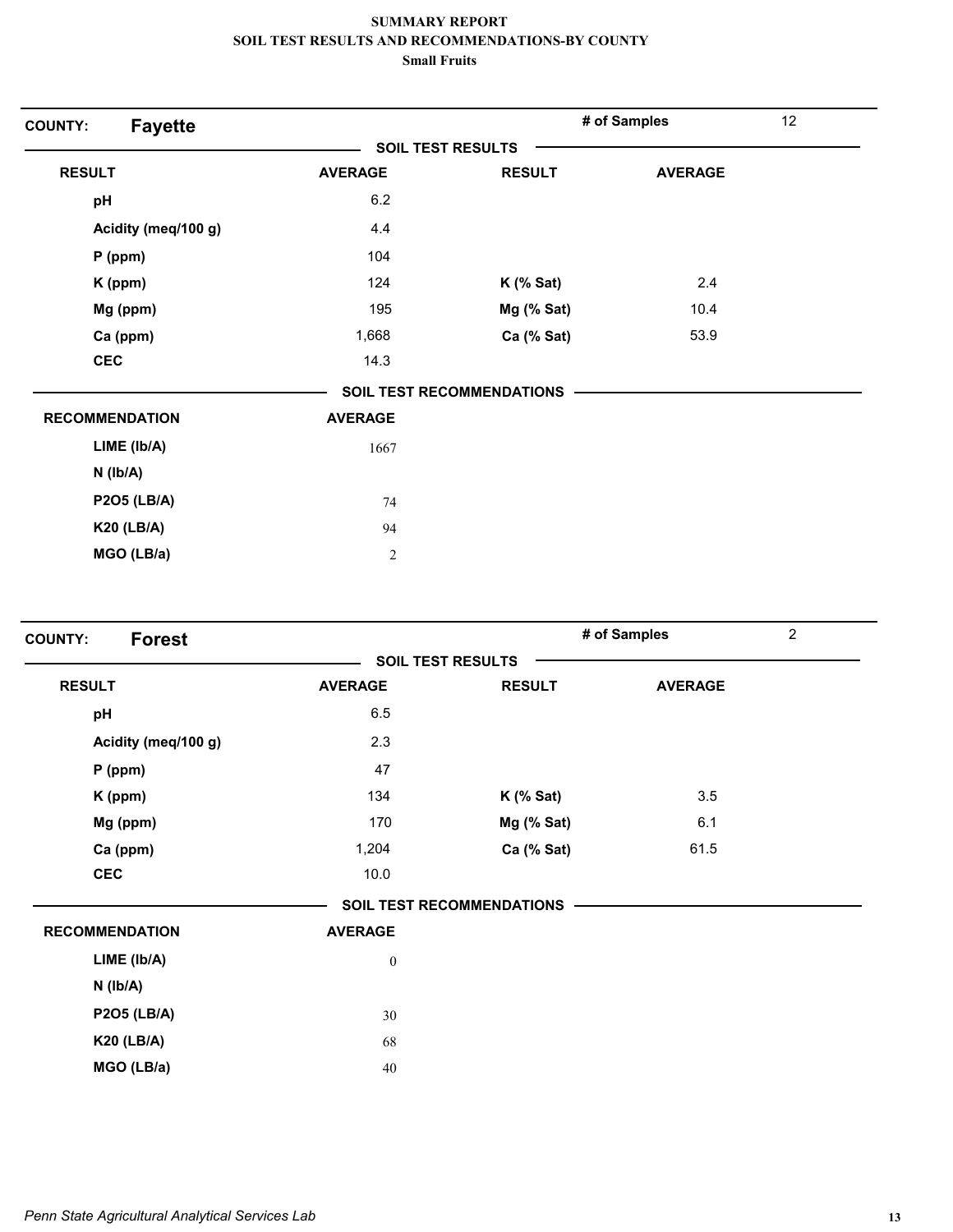| <b>COUNTY:</b>        | <b>Franklin</b>     |                |                           | # of Samples   | $\boldsymbol{9}$ |
|-----------------------|---------------------|----------------|---------------------------|----------------|------------------|
|                       |                     |                | <b>SOIL TEST RESULTS</b>  |                |                  |
| <b>RESULT</b>         |                     | <b>AVERAGE</b> | <b>RESULT</b>             | <b>AVERAGE</b> |                  |
| pH                    |                     | 6.0            |                           |                |                  |
|                       | Acidity (meq/100 g) | 4.7            |                           |                |                  |
| $P$ (ppm)             |                     | 85             |                           |                |                  |
| K (ppm)               |                     | 147            | $K$ (% Sat)               | 3.3            |                  |
| Mg (ppm)              |                     | 108            | Mg (% Sat)                | 3.4            |                  |
| Ca (ppm)              |                     | 1,268          | Ca (% Sat)                | 49.3           |                  |
| <b>CEC</b>            |                     | 12.3           |                           |                |                  |
|                       |                     |                | SOIL TEST RECOMMENDATIONS |                |                  |
| <b>RECOMMENDATION</b> |                     | <b>AVERAGE</b> |                           |                |                  |
| LIME (lb/A)           |                     | 1000           |                           |                |                  |
| $N$ ( $lb/A$ )        |                     |                |                           |                |                  |
|                       | <b>P2O5 (LB/A)</b>  | 50             |                           |                |                  |
| <b>K20 (LB/A)</b>     |                     | 98             |                           |                |                  |
|                       | MGO (LB/a)          | 73             |                           |                |                  |
|                       |                     |                |                           |                |                  |

| <b>Fulton</b><br><b>COUNTY:</b> |                  |                                  | # of Samples   | 1 |
|---------------------------------|------------------|----------------------------------|----------------|---|
|                                 |                  | <b>SOIL TEST RESULTS</b>         |                |   |
| <b>RESULT</b>                   | <b>AVERAGE</b>   | <b>RESULT</b>                    | <b>AVERAGE</b> |   |
| pH                              | 6.4              |                                  |                |   |
| Acidity (meq/100 g)             | 5.1              |                                  |                |   |
| $P$ (ppm)                       | 35               |                                  |                |   |
| K (ppm)                         | 114              | $K$ (% Sat)                      | 2.1            |   |
| Mg (ppm)                        | 147              | Mg (% Sat)                       | 9.0            |   |
| Ca (ppm)                        | 1,409            | Ca (% Sat)                       | 51.6           |   |
| <b>CEC</b>                      | 13.7             |                                  |                |   |
|                                 |                  | <b>SOIL TEST RECOMMENDATIONS</b> |                |   |
| <b>RECOMMENDATION</b>           | <b>AVERAGE</b>   |                                  |                |   |
| LIME (Ib/A)                     | $\boldsymbol{0}$ |                                  |                |   |
| $N$ ( $Ib/A$ )                  |                  |                                  |                |   |
| <b>P2O5 (LB/A)</b>              | 50               |                                  |                |   |
| <b>K20 (LB/A)</b>               | 110              |                                  |                |   |
| MGO (LB/a)                      | $\boldsymbol{0}$ |                                  |                |   |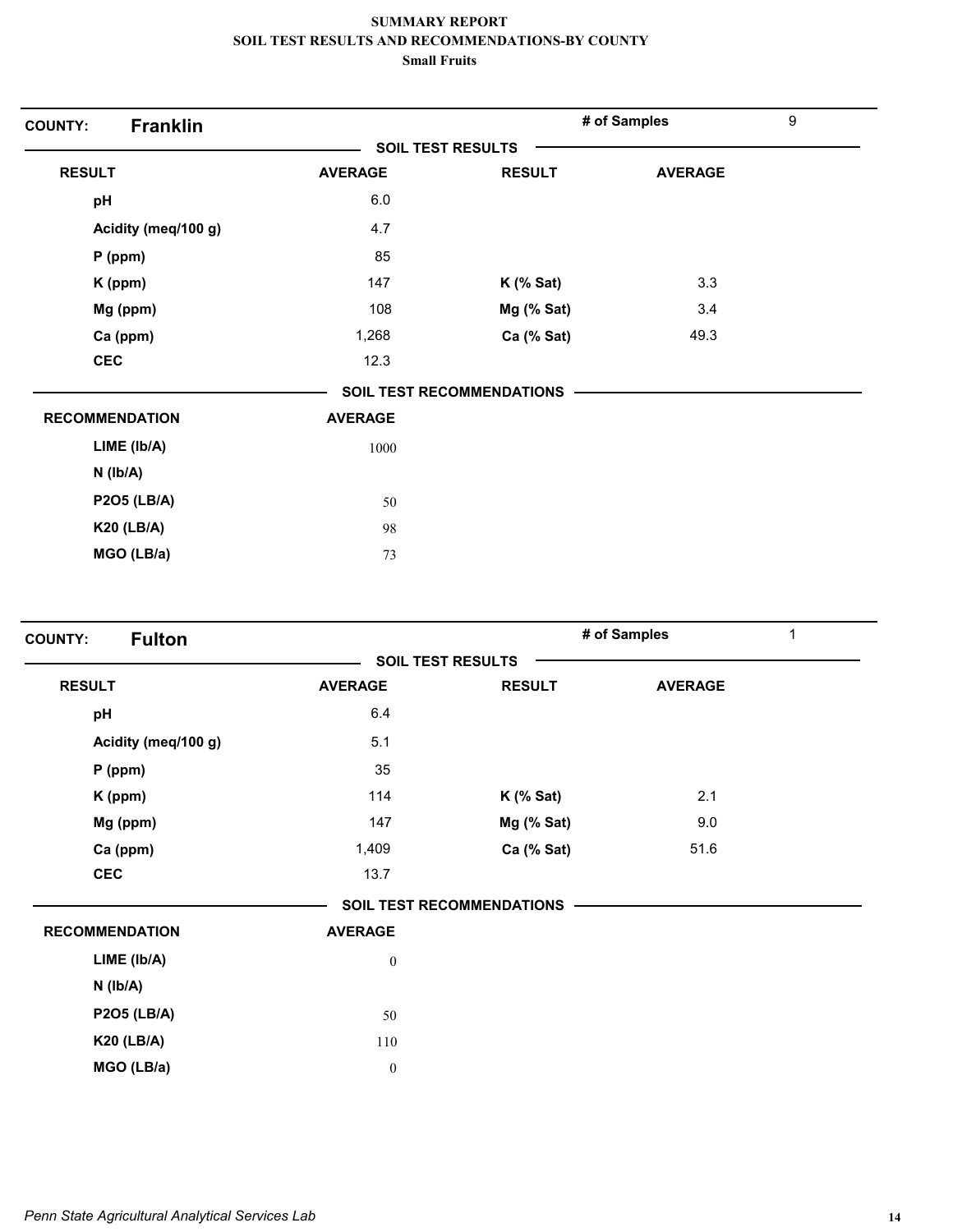| Huntingdon<br><b>COUNTY:</b> |                          |                                  | # of Samples   | $\,6\,$ |
|------------------------------|--------------------------|----------------------------------|----------------|---------|
|                              | <b>SOIL TEST RESULTS</b> |                                  |                |         |
| <b>RESULT</b>                | <b>AVERAGE</b>           | <b>RESULT</b>                    | <b>AVERAGE</b> |         |
| pH                           | 6.3                      |                                  |                |         |
| Acidity (meq/100 g)          | 3.0                      |                                  |                |         |
| P (ppm)                      | 104                      |                                  |                |         |
| K (ppm)                      | 177                      | $K$ (% Sat)                      | 3.5            |         |
| Mg (ppm)                     | 189                      | Mg (% Sat)                       | 6.4            |         |
| Ca (ppm)                     | 1,560                    | Ca (% Sat)                       | 60.1           |         |
| <b>CEC</b>                   | 12.8                     |                                  |                |         |
|                              |                          | <b>SOIL TEST RECOMMENDATIONS</b> |                |         |
| <b>RECOMMENDATION</b>        | <b>AVERAGE</b>           |                                  |                |         |
| LIME (Ib/A)                  | $\boldsymbol{0}$         |                                  |                |         |
| $N$ ( $lb/A$ )               |                          |                                  |                |         |
| <b>P2O5 (LB/A)</b>           | 60                       |                                  |                |         |
| <b>K20 (LB/A)</b>            | 78                       |                                  |                |         |
| MGO (LB/a)                   | 76                       |                                  |                |         |

| Indiana<br><b>COUNTY:</b> |                          |                                  | # of Samples   | 16 |
|---------------------------|--------------------------|----------------------------------|----------------|----|
|                           | <b>SOIL TEST RESULTS</b> |                                  |                |    |
| <b>RESULT</b>             | <b>AVERAGE</b>           | <b>RESULT</b>                    | <b>AVERAGE</b> |    |
| pH                        | 5.8                      |                                  |                |    |
| Acidity (meq/100 g)       | 5.3                      |                                  |                |    |
| $P$ (ppm)                 | 100                      |                                  |                |    |
| K (ppm)                   | 169                      | $K$ (% Sat)                      | 3.4            |    |
| Mg (ppm)                  | 153                      | Mg (% Sat)                       | 5.3            |    |
| Ca (ppm)                  | 1,374                    | Ca (% Sat)                       | 44.6           |    |
| <b>CEC</b>                | 13.8                     |                                  |                |    |
|                           |                          | <b>SOIL TEST RECOMMENDATIONS</b> |                |    |
| <b>RECOMMENDATION</b>     | <b>AVERAGE</b>           |                                  |                |    |
| LIME (Ib/A)               | 1188                     |                                  |                |    |
| $N$ ( $Ib/A$ )            |                          |                                  |                |    |
| <b>P2O5 (LB/A)</b>        | 70                       |                                  |                |    |
| <b>K20 (LB/A)</b>         | 91                       |                                  |                |    |
| MGO (LB/a)                | 91                       |                                  |                |    |
|                           |                          |                                  |                |    |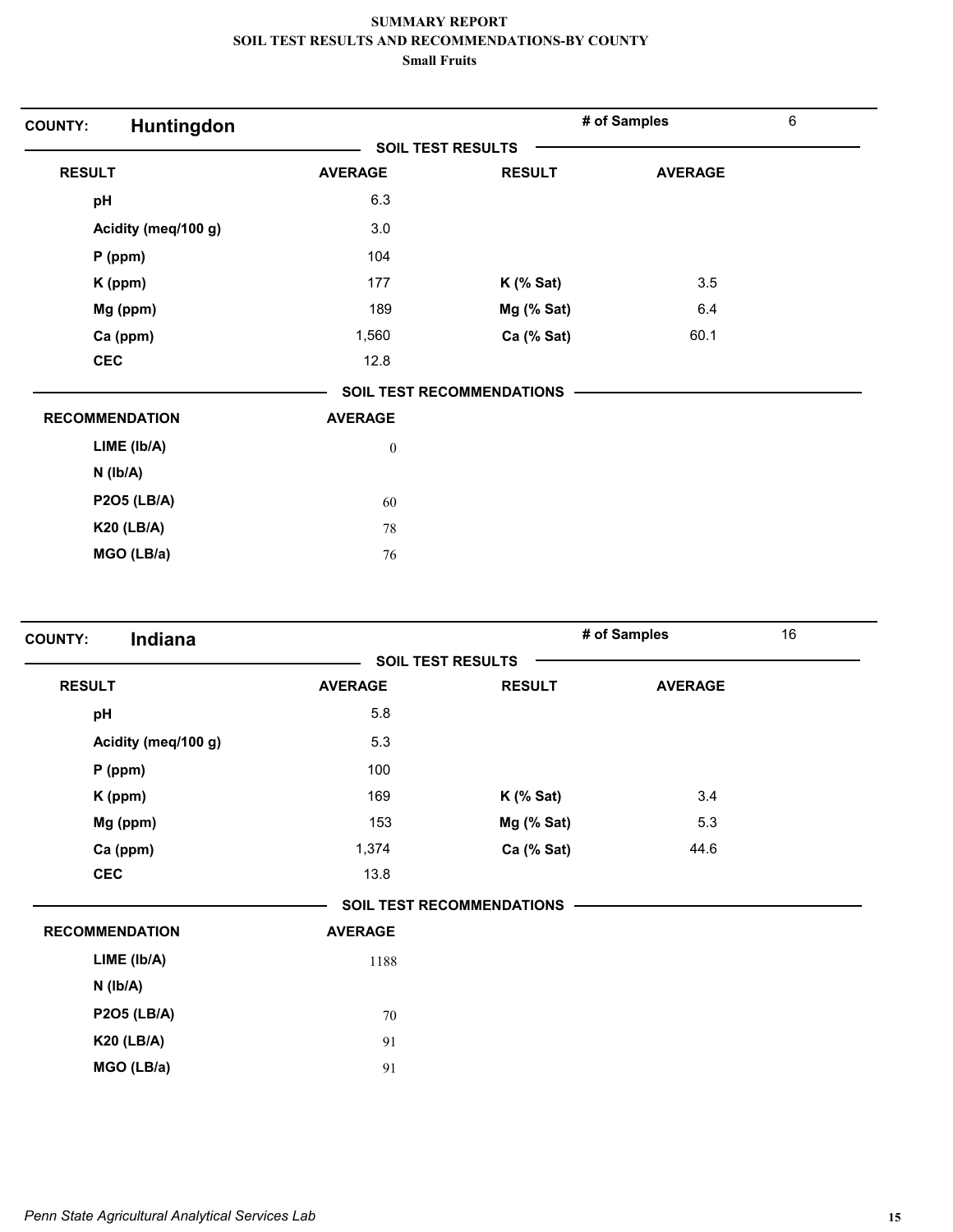| <b>Jefferson</b><br><b>COUNTY:</b> |                |                                  | # of Samples   | $\overline{7}$ |
|------------------------------------|----------------|----------------------------------|----------------|----------------|
|                                    |                | <b>SOIL TEST RESULTS</b>         |                |                |
| <b>RESULT</b>                      | <b>AVERAGE</b> | <b>RESULT</b>                    | <b>AVERAGE</b> |                |
| pH                                 | 5.2            |                                  |                |                |
| Acidity (meq/100 g)                | 8.4            |                                  |                |                |
| P (ppm)                            | 15             |                                  |                |                |
| K (ppm)                            | 105            | $K$ (% Sat)                      | 2.1            |                |
| Mg (ppm)                           | 86             | Mg (% Sat)                       | 8.8            |                |
| Ca (ppm)                           | 750            | Ca (% Sat)                       | 29.0           |                |
| <b>CEC</b>                         | 13.2           |                                  |                |                |
|                                    |                | <b>SOIL TEST RECOMMENDATIONS</b> |                |                |
| <b>RECOMMENDATION</b>              | <b>AVERAGE</b> |                                  |                |                |
| LIME (lb/A)                        | 286            |                                  |                |                |
| $N$ ( $lb/A$ )                     |                |                                  |                |                |
| <b>P2O5 (LB/A)</b>                 | 86             |                                  |                |                |
| <b>K20 (LB/A)</b>                  | 112            |                                  |                |                |
| MGO (LB/a)                         | 56             |                                  |                |                |
|                                    |                |                                  |                |                |

| Juniata<br><b>COUNTY:</b> |                  |                           | # of Samples   | $\overline{2}$ |
|---------------------------|------------------|---------------------------|----------------|----------------|
|                           |                  | <b>SOIL TEST RESULTS</b>  |                |                |
| <b>RESULT</b>             | <b>AVERAGE</b>   | <b>RESULT</b>             | <b>AVERAGE</b> |                |
| pH                        | 4.9              |                           |                |                |
| Acidity (meq/100 g)       | 7.5              |                           |                |                |
| $P$ (ppm)                 | 32               |                           |                |                |
| K (ppm)                   | 72               | $K$ (% Sat)               | 1.6            |                |
| Mg (ppm)                  | 54               | Mg (% Sat)                | 2.8            |                |
| Ca (ppm)                  | 595              | Ca (% Sat)                | 29.0           |                |
| <b>CEC</b>                | 11.1             |                           |                |                |
|                           |                  | SOIL TEST RECOMMENDATIONS |                |                |
| <b>RECOMMENDATION</b>     | <b>AVERAGE</b>   |                           |                |                |
| LIME (Ib/A)               | $\boldsymbol{0}$ |                           |                |                |
| $N$ ( $Ib/A$ )            |                  |                           |                |                |
| <b>P2O5 (LB/A)</b>        | 100              |                           |                |                |
| <b>K20 (LB/A)</b>         | 135              |                           |                |                |
| MGO (LB/a)                | 85               |                           |                |                |
|                           |                  |                           |                |                |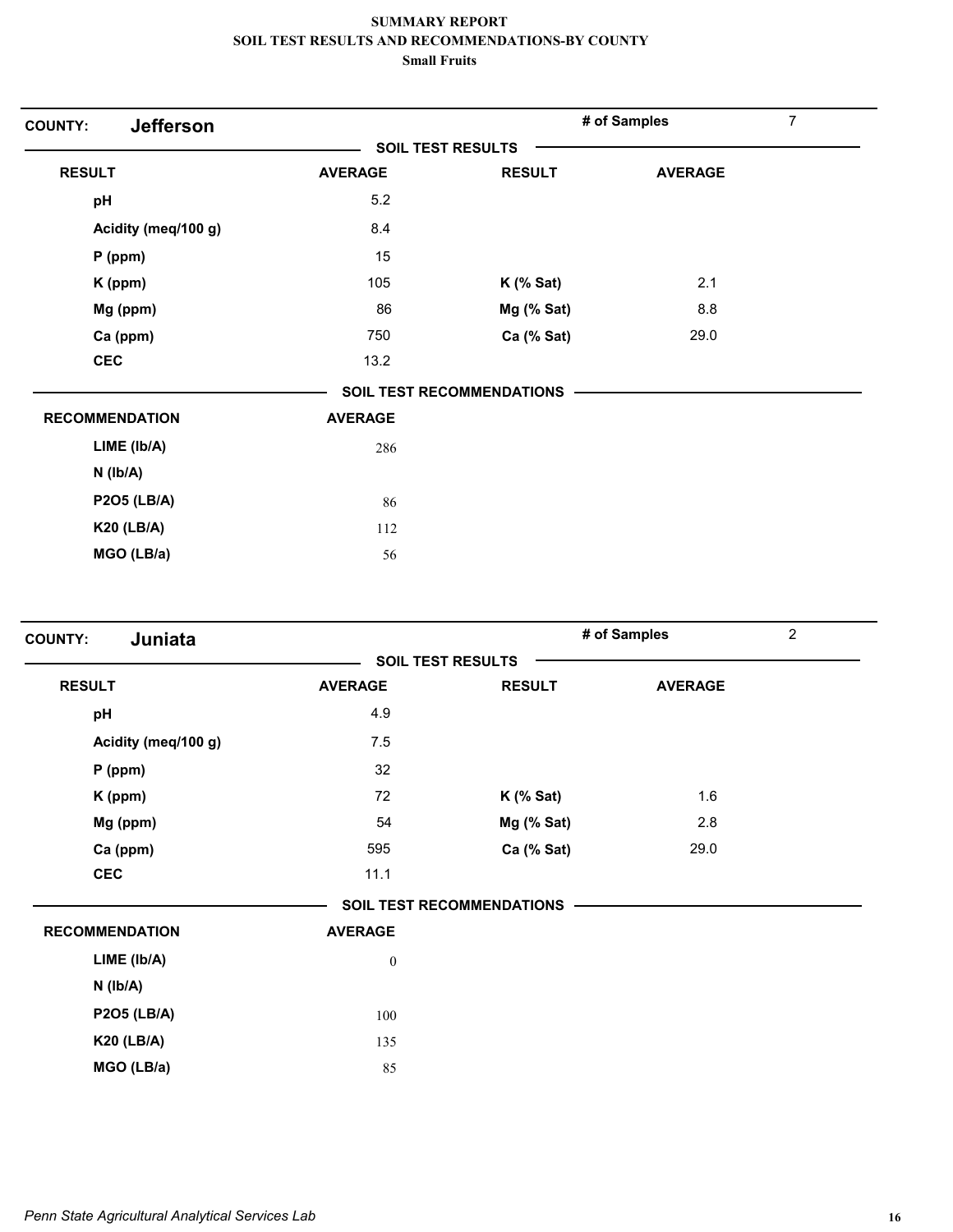| Lackawanna<br><b>COUNTY:</b> |                          |                                  | # of Samples   | 13 |
|------------------------------|--------------------------|----------------------------------|----------------|----|
|                              | <b>SOIL TEST RESULTS</b> |                                  |                |    |
| <b>RESULT</b>                | <b>AVERAGE</b>           | <b>RESULT</b>                    | <b>AVERAGE</b> |    |
| pH                           | 5.4                      |                                  |                |    |
| Acidity (meq/100 g)          | 8.2                      |                                  |                |    |
| $P$ (ppm)                    | 146                      |                                  |                |    |
| K (ppm)                      | 111                      | $K$ (% Sat)                      | 2.4            |    |
| Mg (ppm)                     | 117                      | Mg (% Sat)                       | 9.1            |    |
| Ca (ppm)                     | 716                      | Ca (% Sat)                       | 30.3           |    |
| <b>CEC</b>                   | 13.1                     |                                  |                |    |
|                              |                          | <b>SOIL TEST RECOMMENDATIONS</b> |                |    |
| <b>RECOMMENDATION</b>        | <b>AVERAGE</b>           |                                  |                |    |
| LIME (lb/A)                  | $\boldsymbol{0}$         |                                  |                |    |
| $N$ ( $Ib/A$ )               |                          |                                  |                |    |
| <b>P2O5 (LB/A)</b>           | 30                       |                                  |                |    |
| <b>K20 (LB/A)</b>            | 109                      |                                  |                |    |
| MGO (LB/a)                   | 52                       |                                  |                |    |

| Lancaster<br><b>COUNTY:</b> |                |                                  | # of Samples   | 11 |
|-----------------------------|----------------|----------------------------------|----------------|----|
|                             |                | <b>SOIL TEST RESULTS</b>         |                |    |
| <b>RESULT</b>               | <b>AVERAGE</b> | <b>RESULT</b>                    | <b>AVERAGE</b> |    |
| pH                          | 6.5            |                                  |                |    |
| Acidity (meq/100 g)         | 3.2            |                                  |                |    |
| $P$ (ppm)                   | 120            |                                  |                |    |
| K (ppm)                     | 166            | $K$ (% Sat)                      | 3.2            |    |
| Mg (ppm)                    | 139            | Mg (% Sat)                       | 5.1            |    |
| Ca (ppm)                    | 1,941          | Ca (% Sat)                       | 62.1           |    |
| <b>CEC</b>                  | 13.3           |                                  |                |    |
|                             |                | <b>SOIL TEST RECOMMENDATIONS</b> |                |    |
| <b>RECOMMENDATION</b>       | <b>AVERAGE</b> |                                  |                |    |
| LIME (Ib/A)                 | 182            |                                  |                |    |
| $N$ ( $Ib/A$ )              |                |                                  |                |    |
| <b>P2O5 (LB/A)</b>          | 50             |                                  |                |    |
| <b>K20 (LB/A)</b>           | 118            |                                  |                |    |
| MGO (LB/a)                  | 83             |                                  |                |    |
|                             |                |                                  |                |    |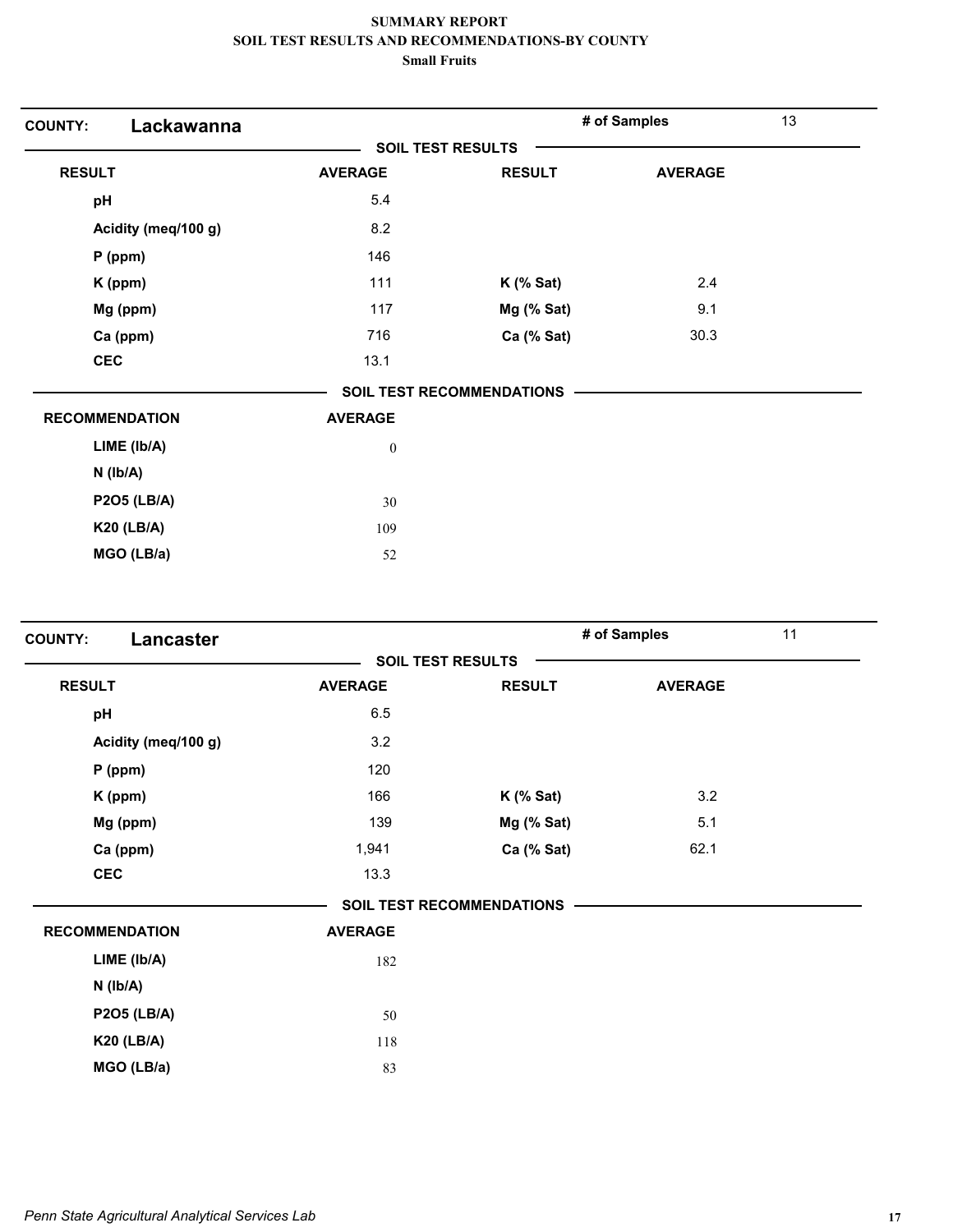| <b>COUNTY:</b><br><b>Lawrence</b> |                  |                           | # of Samples   | $\,6\,$ |
|-----------------------------------|------------------|---------------------------|----------------|---------|
|                                   |                  | <b>SOIL TEST RESULTS</b>  |                |         |
| <b>RESULT</b>                     | <b>AVERAGE</b>   | <b>RESULT</b>             | <b>AVERAGE</b> |         |
| pH                                | 6.4              |                           |                |         |
| Acidity (meq/100 g)               | 5.1              |                           |                |         |
| $P$ (ppm)                         | 241              |                           |                |         |
| K (ppm)                           | 239              | $K$ (% Sat)               | 2.9            |         |
| Mg (ppm)                          | 397              | Mg (% Sat)                | 4.9            |         |
| Ca (ppm)                          | 3,186            | Ca (% Sat)                | 61.0           |         |
| <b>CEC</b>                        | 20.1             |                           |                |         |
|                                   |                  | SOIL TEST RECOMMENDATIONS |                |         |
| <b>RECOMMENDATION</b>             | <b>AVERAGE</b>   |                           |                |         |
| LIME (Ib/A)                       | $\boldsymbol{0}$ |                           |                |         |
| $N$ ( $lb/A$ )                    |                  |                           |                |         |
| <b>P2O5 (LB/A)</b>                | 57               |                           |                |         |
| <b>K20 (LB/A)</b>                 | 108              |                           |                |         |
| MGO (LB/a)                        | $\boldsymbol{0}$ |                           |                |         |

| Lebanon<br><b>COUNTY:</b> |                  |                           | $\overline{7}$<br># of Samples |  |  |
|---------------------------|------------------|---------------------------|--------------------------------|--|--|
|                           |                  | <b>SOIL TEST RESULTS</b>  |                                |  |  |
| <b>RESULT</b>             | <b>AVERAGE</b>   | <b>RESULT</b>             | <b>AVERAGE</b>                 |  |  |
| pH                        | 5.7              |                           |                                |  |  |
| Acidity (meq/100 g)       | 5.7              |                           |                                |  |  |
| $P$ (ppm)                 | 18               |                           |                                |  |  |
| K (ppm)                   | 98               | $K$ (% Sat)               | 2.0                            |  |  |
| Mg (ppm)                  | 156              | Mg (% Sat)                | 8.8                            |  |  |
| Ca (ppm)                  | 1,022            | Ca (% Sat)                | 41.0                           |  |  |
| <b>CEC</b>                | 12.4             |                           |                                |  |  |
|                           |                  | SOIL TEST RECOMMENDATIONS |                                |  |  |
| <b>RECOMMENDATION</b>     | <b>AVERAGE</b>   |                           |                                |  |  |
| LIME (Ib/A)               | $\boldsymbol{0}$ |                           |                                |  |  |
| $N$ ( $Ib/A$ )            |                  |                           |                                |  |  |
| <b>P2O5 (LB/A)</b>        | 97               |                           |                                |  |  |
| <b>K20 (LB/A)</b>         | 123              |                           |                                |  |  |
| MGO (LB/a)                | 23               |                           |                                |  |  |
|                           |                  |                           |                                |  |  |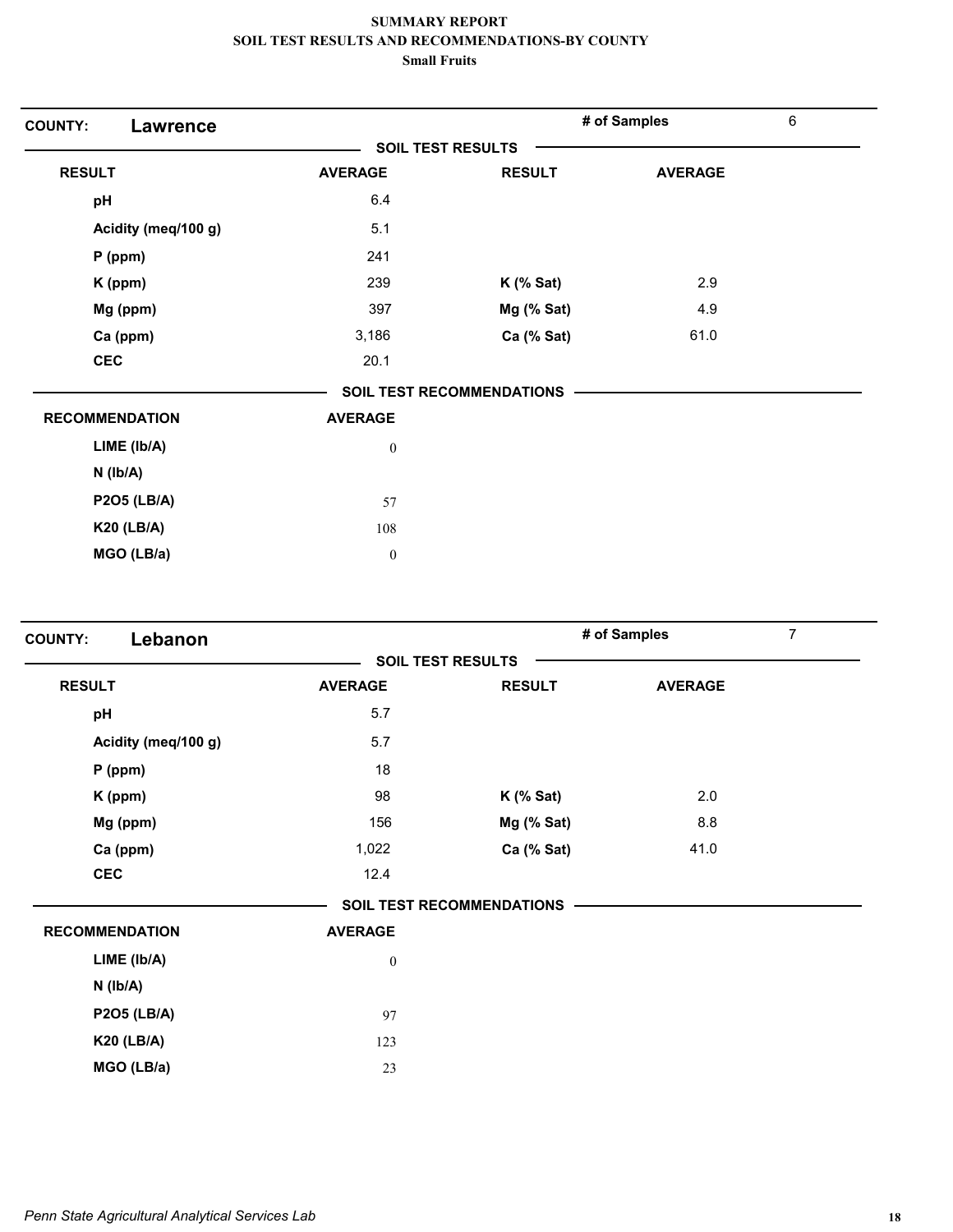| Lehigh<br><b>COUNTY:</b> |                          |                                  | # of Samples   | 11 |
|--------------------------|--------------------------|----------------------------------|----------------|----|
|                          | <b>SOIL TEST RESULTS</b> |                                  |                |    |
| <b>RESULT</b>            | <b>AVERAGE</b>           | <b>RESULT</b>                    | <b>AVERAGE</b> |    |
| pH                       | 6.2                      |                                  |                |    |
| Acidity (meq/100 g)      | 5.2                      |                                  |                |    |
| $P$ (ppm)                | 191                      |                                  |                |    |
| K (ppm)                  | 205                      | $K$ (% Sat)                      | 3.9            |    |
| Mg (ppm)                 | 171                      | Mg (% Sat)                       | 5.9            |    |
| Ca (ppm)                 | 1,994                    | Ca (% Sat)                       | 51.7           |    |
| <b>CEC</b>               | 15.2                     |                                  |                |    |
|                          |                          | <b>SOIL TEST RECOMMENDATIONS</b> |                |    |
| <b>RECOMMENDATION</b>    | <b>AVERAGE</b>           |                                  |                |    |
| LIME (Ib/A)              | $\boldsymbol{0}$         |                                  |                |    |
| $N$ ( $Ib/A$ )           |                          |                                  |                |    |
| <b>P2O5 (LB/A)</b>       | 90                       |                                  |                |    |
| <b>K20 (LB/A)</b>        | 100                      |                                  |                |    |
| MGO (LB/a)               | 30                       |                                  |                |    |

| <b>COUNTY:</b><br>Luzerne |                |                                  | # of Samples   | 6 |  |
|---------------------------|----------------|----------------------------------|----------------|---|--|
|                           |                | <b>SOIL TEST RESULTS</b>         |                |   |  |
| <b>RESULT</b>             | <b>AVERAGE</b> | <b>RESULT</b>                    | <b>AVERAGE</b> |   |  |
| pH                        | 4.6            |                                  |                |   |  |
| Acidity (meq/100 g)       | 11.3           |                                  |                |   |  |
| $P$ (ppm)                 | 303            |                                  |                |   |  |
| K (ppm)                   | 109            | $K$ (% Sat)                      | 1.8            |   |  |
| Mg (ppm)                  | 106            | Mg (% Sat)                       | 8.3            |   |  |
| Ca (ppm)                  | 769            | Ca (% Sat)                       | 23.2           |   |  |
| <b>CEC</b>                | 16.1           |                                  |                |   |  |
|                           |                | <b>SOIL TEST RECOMMENDATIONS</b> |                |   |  |
| <b>RECOMMENDATION</b>     | <b>AVERAGE</b> |                                  |                |   |  |
| LIME (Ib/A)               | 500            |                                  |                |   |  |
| $N$ ( $Ib/A$ )            |                |                                  |                |   |  |
| <b>P2O5 (LB/A)</b>        | 70             |                                  |                |   |  |
| <b>K20 (LB/A)</b>         | 133            |                                  |                |   |  |
| MGO (LB/a)                | 82             |                                  |                |   |  |
|                           |                |                                  |                |   |  |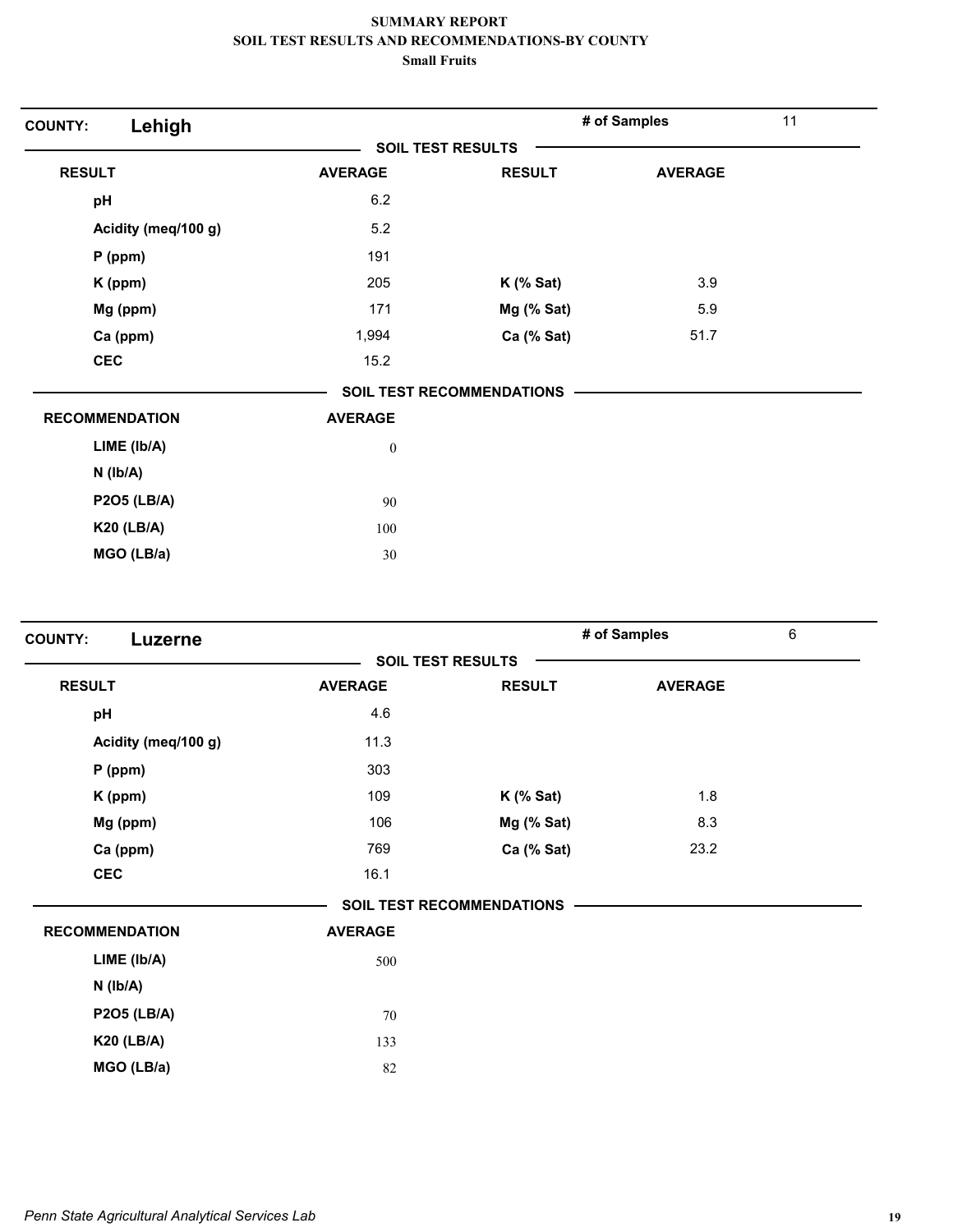| Lycoming<br><b>COUNTY:</b> |                |                           | # of Samples   | 4 |  |
|----------------------------|----------------|---------------------------|----------------|---|--|
|                            |                | <b>SOIL TEST RESULTS</b>  |                |   |  |
| <b>RESULT</b>              | <b>AVERAGE</b> | <b>RESULT</b>             | <b>AVERAGE</b> |   |  |
| pH                         | 5.6            |                           |                |   |  |
| Acidity (meq/100 g)        | 6.9            |                           |                |   |  |
| $P$ (ppm)                  | 131            |                           |                |   |  |
| K (ppm)                    | 186            | $K$ (% Sat)               | 2.8            |   |  |
| Mg (ppm)                   | 138            | Mg (% Sat)                | 6.9            |   |  |
| Ca (ppm)                   | 2,193          | Ca (% Sat)                | 54.0           |   |  |
| <b>CEC</b>                 | 19.0           |                           |                |   |  |
|                            |                | SOIL TEST RECOMMENDATIONS |                |   |  |
| <b>RECOMMENDATION</b>      | <b>AVERAGE</b> |                           |                |   |  |
| LIME (Ib/A)                | 500            |                           |                |   |  |
| $N$ ( $lb/A$ )             |                |                           |                |   |  |
| <b>P2O5 (LB/A)</b>         | 50             |                           |                |   |  |
| <b>K20 (LB/A)</b>          | 75             |                           |                |   |  |
| MGO (LB/a)                 | 28             |                           |                |   |  |

| <b>McKean</b><br><b>COUNTY:</b> |                  |                           | # of Samples   |  |  |
|---------------------------------|------------------|---------------------------|----------------|--|--|
|                                 |                  | <b>SOIL TEST RESULTS</b>  |                |  |  |
| <b>RESULT</b>                   | <b>AVERAGE</b>   | <b>RESULT</b>             | <b>AVERAGE</b> |  |  |
| pH                              | 6.1              |                           |                |  |  |
| Acidity (meq/100 g)             | 5.3              |                           |                |  |  |
| $P$ (ppm)                       | 80               |                           |                |  |  |
| K (ppm)                         | 183              | $K$ (% Sat)               | 3.6            |  |  |
| Mg (ppm)                        | 149              | Mg (% Sat)                | 6.0            |  |  |
| Ca (ppm)                        | 1,549            | Ca (% Sat)                | 56.9           |  |  |
| <b>CEC</b>                      | 14.5             |                           |                |  |  |
|                                 |                  | SOIL TEST RECOMMENDATIONS |                |  |  |
| <b>RECOMMENDATION</b>           | <b>AVERAGE</b>   |                           |                |  |  |
| LIME (Ib/A)                     | $\boldsymbol{0}$ |                           |                |  |  |
| $N$ ( $lb/A$ )                  |                  |                           |                |  |  |
| <b>P2O5 (LB/A)</b>              | 90               |                           |                |  |  |
| <b>K20 (LB/A)</b>               | 113              |                           |                |  |  |
| MGO (LB/a)                      | 113              |                           |                |  |  |
|                                 |                  |                           |                |  |  |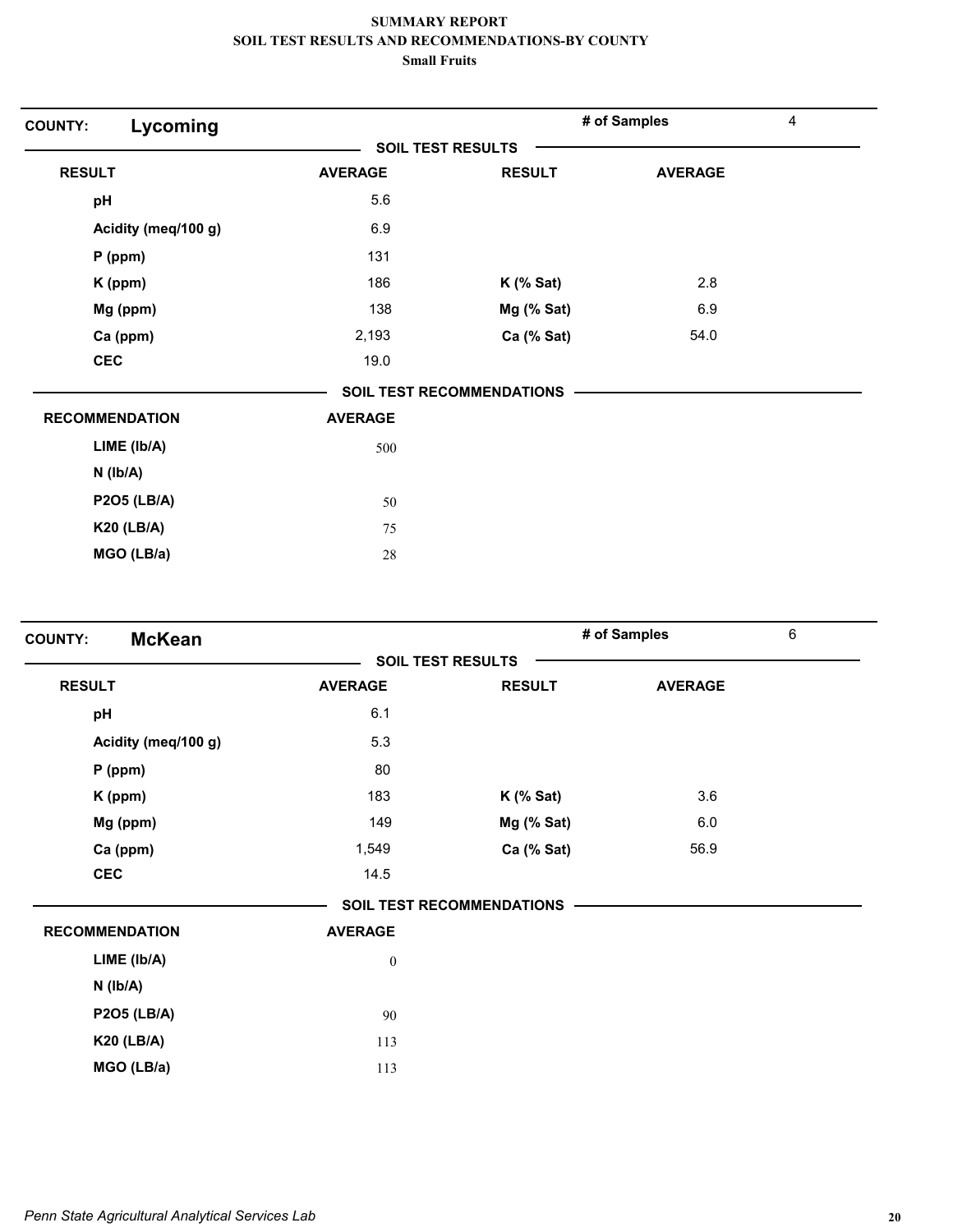| <b>Mercer</b><br><b>COUNTY:</b> |                          |                                  | # of Samples   | $\overline{c}$ |  |
|---------------------------------|--------------------------|----------------------------------|----------------|----------------|--|
|                                 | <b>SOIL TEST RESULTS</b> |                                  |                |                |  |
| <b>RESULT</b>                   | <b>AVERAGE</b>           | <b>RESULT</b>                    | <b>AVERAGE</b> |                |  |
| pH                              | 6.4                      |                                  |                |                |  |
| Acidity (meq/100 g)             | 3.0                      |                                  |                |                |  |
| $P$ (ppm)                       | 93                       |                                  |                |                |  |
| K (ppm)                         | 151                      | $K$ (% Sat)                      | 2.2            |                |  |
| Mg (ppm)                        | 144                      | Mg (% Sat)                       | 5.4            |                |  |
| Ca (ppm)                        | 2,927                    | Ca (% Sat)                       | 75.8           |                |  |
| <b>CEC</b>                      | 18.6                     |                                  |                |                |  |
|                                 |                          | <b>SOIL TEST RECOMMENDATIONS</b> |                |                |  |
| <b>RECOMMENDATION</b>           | <b>AVERAGE</b>           |                                  |                |                |  |
| LIME (Ib/A)                     | $\boldsymbol{0}$         |                                  |                |                |  |
| $N$ ( $Ib/A$ )                  |                          |                                  |                |                |  |
| <b>P2O5 (LB/A)</b>              |                          |                                  |                |                |  |
| <b>K20 (LB/A)</b>               | 110                      |                                  |                |                |  |
| MGO (LB/a)                      | $\boldsymbol{0}$         |                                  |                |                |  |

| <b>Mifflin</b><br><b>COUNTY:</b> |                  |                                  | # of Samples   | 3 |
|----------------------------------|------------------|----------------------------------|----------------|---|
|                                  |                  | <b>SOIL TEST RESULTS</b>         |                |   |
| <b>RESULT</b>                    | <b>AVERAGE</b>   | <b>RESULT</b>                    | <b>AVERAGE</b> |   |
| pH                               | 7.1              |                                  |                |   |
| Acidity (meq/100 g)              | 0.9              |                                  |                |   |
| $P$ (ppm)                        | 254              |                                  |                |   |
| K (ppm)                          | 254              | $K$ (% Sat)                      | 5.7            |   |
| Mg (ppm)                         | 197              | Mg (% Sat)                       | 10.1           |   |
| Ca (ppm)                         | 2,162            | Ca (% Sat)                       | 76.0           |   |
| <b>CEC</b>                       | 13.3             |                                  |                |   |
|                                  |                  | <b>SOIL TEST RECOMMENDATIONS</b> |                |   |
| <b>RECOMMENDATION</b>            | <b>AVERAGE</b>   |                                  |                |   |
| LIME (Ib/A)                      | $\boldsymbol{0}$ |                                  |                |   |
| $N$ ( $Ib/A$ )                   |                  |                                  |                |   |
| <b>P2O5 (LB/A)</b>               |                  |                                  |                |   |
| <b>K20 (LB/A)</b>                |                  |                                  |                |   |
| MGO (LB/a)                       | 50               |                                  |                |   |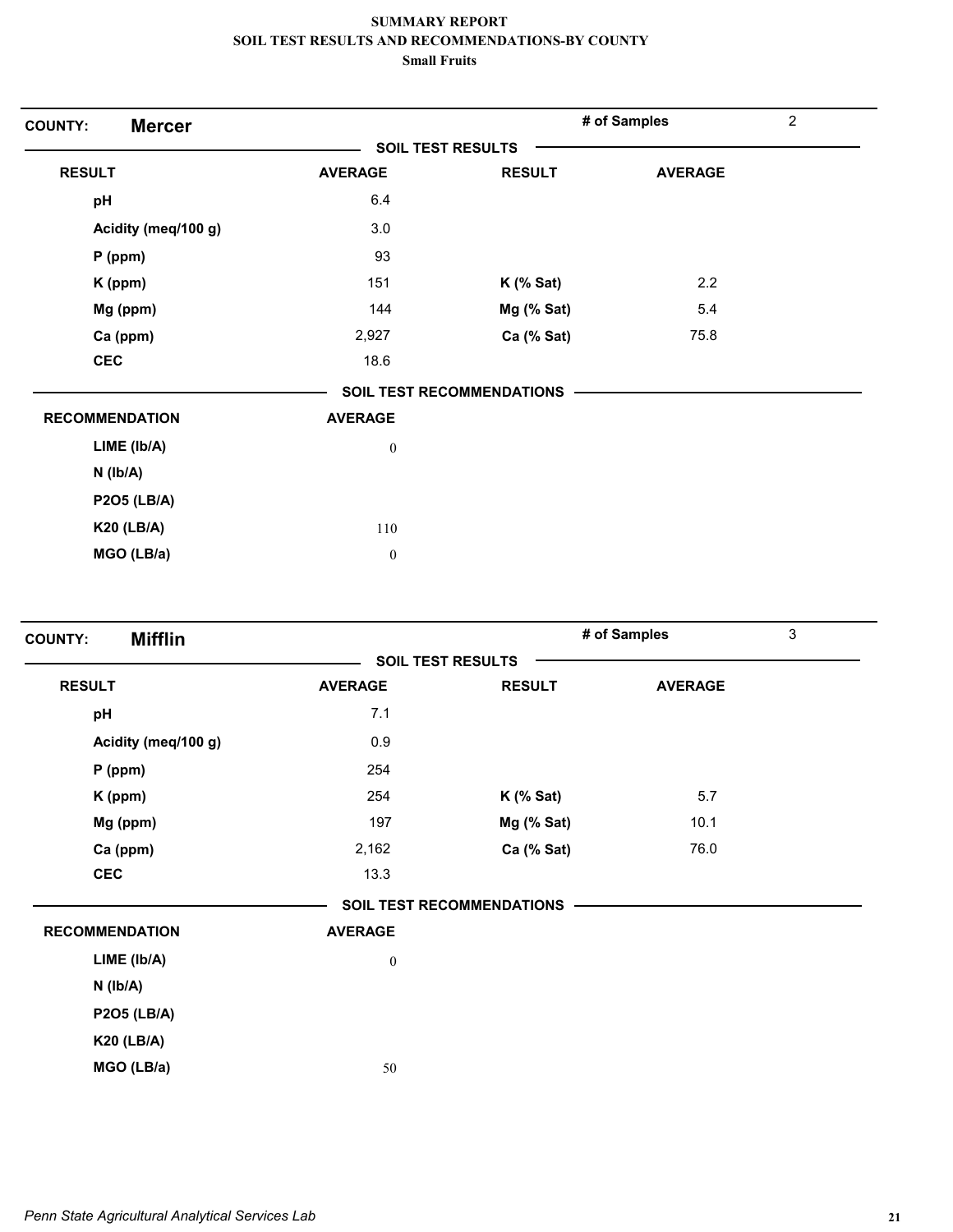| <b>Montgomery</b><br><b>COUNTY:</b> |                |                                  | # of Samples   | 26 |  |
|-------------------------------------|----------------|----------------------------------|----------------|----|--|
|                                     |                | <b>SOIL TEST RESULTS</b>         |                |    |  |
| <b>RESULT</b>                       | <b>AVERAGE</b> | <b>RESULT</b>                    | <b>AVERAGE</b> |    |  |
| pH                                  | 6.2            |                                  |                |    |  |
| Acidity (meq/100 g)                 | 4.3            |                                  |                |    |  |
| $P$ (ppm)                           | 173            |                                  |                |    |  |
| K (ppm)                             | 232            | $K$ (% Sat)                      | 3.3            |    |  |
| Mg (ppm)                            | 309            | Mg (% Sat)                       | 6.5            |    |  |
| Ca (ppm)                            | 2,249          | Ca (% Sat)                       | 55.0           |    |  |
| <b>CEC</b>                          | 17.2           |                                  |                |    |  |
|                                     |                | <b>SOIL TEST RECOMMENDATIONS</b> |                |    |  |
| <b>RECOMMENDATION</b>               | <b>AVERAGE</b> |                                  |                |    |  |
| LIME (Ib/A)                         | 554            |                                  |                |    |  |
| $N$ ( $Ib/A$ )                      |                |                                  |                |    |  |
| <b>P2O5 (LB/A)</b>                  | 73             |                                  |                |    |  |
| <b>K20 (LB/A)</b>                   | 100            |                                  |                |    |  |
| MGO (LB/a)                          | 36             |                                  |                |    |  |

| <b>Montour</b><br><b>COUNTY:</b> |                  |                                  | # of Samples   | 5 |
|----------------------------------|------------------|----------------------------------|----------------|---|
|                                  |                  | <b>SOIL TEST RESULTS</b>         |                |   |
| <b>RESULT</b>                    | <b>AVERAGE</b>   | <b>RESULT</b>                    | <b>AVERAGE</b> |   |
| pH                               | 6.2              |                                  |                |   |
| Acidity (meq/100 g)              | 3.7              |                                  |                |   |
| $P$ (ppm)                        | 144              |                                  |                |   |
| K (ppm)                          | 189              | $K$ (% Sat)                      | 4.2            |   |
| Mg (ppm)                         | 110              | Mg (% Sat)                       | 8.4            |   |
| Ca (ppm)                         | 1,265            | Ca (% Sat)                       | 54.5           |   |
| <b>CEC</b>                       | 11.5             |                                  |                |   |
|                                  |                  | <b>SOIL TEST RECOMMENDATIONS</b> |                |   |
| <b>RECOMMENDATION</b>            | <b>AVERAGE</b>   |                                  |                |   |
| LIME (Ib/A)                      | $\boldsymbol{0}$ |                                  |                |   |
| $N$ ( $Ib/A$ )                   |                  |                                  |                |   |
| <b>P2O5 (LB/A)</b>               | 90               |                                  |                |   |
| <b>K20 (LB/A)</b>                | 78               |                                  |                |   |
| MGO (LB/a)                       | 144              |                                  |                |   |
|                                  |                  |                                  |                |   |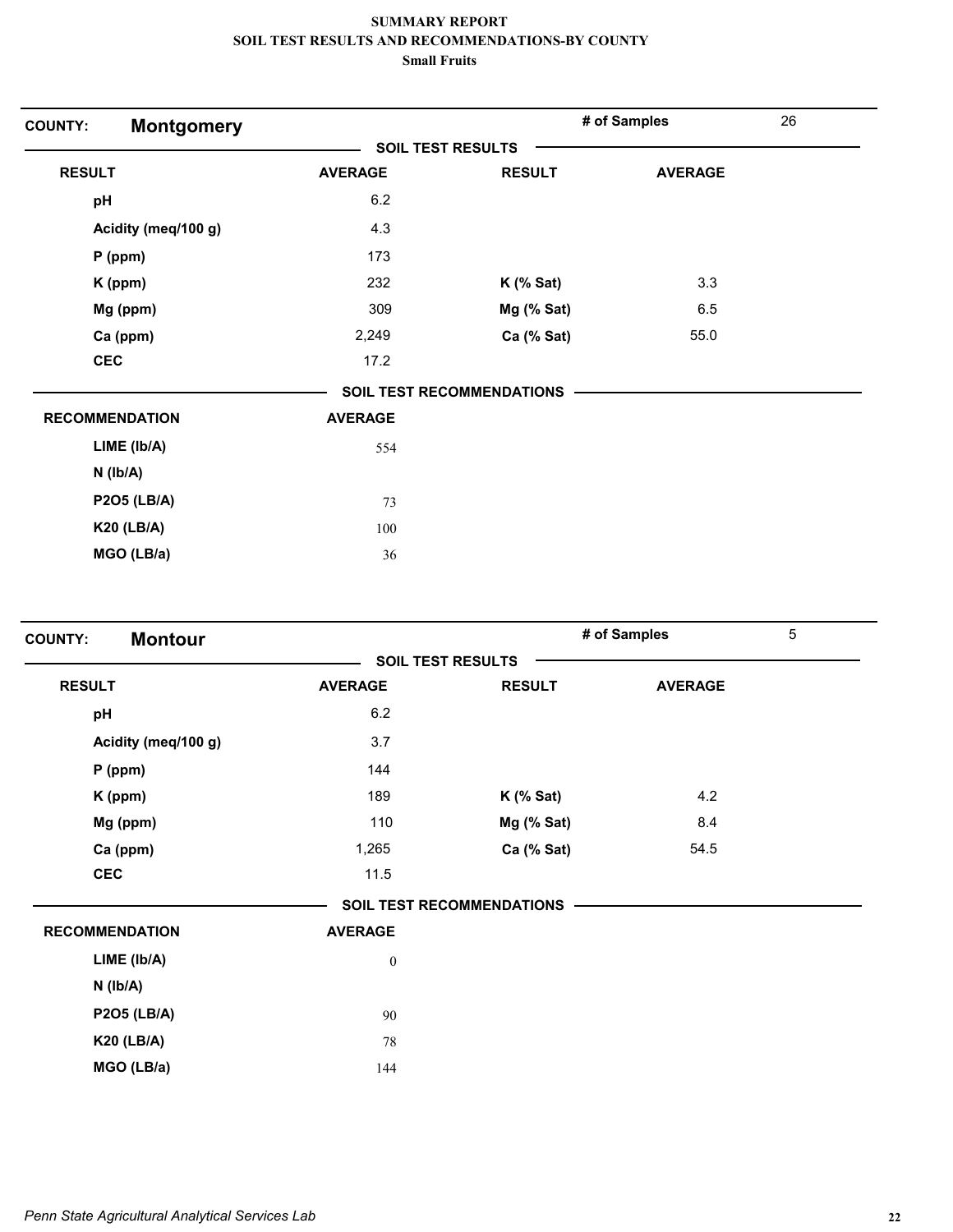| Northampton<br><b>COUNTY:</b> |                |                                  | # of Samples   | $\,6\,$ |
|-------------------------------|----------------|----------------------------------|----------------|---------|
|                               |                | <b>SOIL TEST RESULTS</b>         |                |         |
| <b>RESULT</b>                 | <b>AVERAGE</b> | <b>RESULT</b>                    | <b>AVERAGE</b> |         |
| pH                            | 6.5            |                                  |                |         |
| Acidity (meq/100 g)           | 2.4            |                                  |                |         |
| $P$ (ppm)                     | 115            |                                  |                |         |
| K (ppm)                       | 191            | $K$ (% Sat)                      | 3.8            |         |
| Mg (ppm)                      | 192            | Mg (% Sat)                       | 3.1            |         |
| Ca (ppm)                      | 1,595          | Ca (% Sat)                       | 60.5           |         |
| <b>CEC</b>                    | 12.5           |                                  |                |         |
|                               |                | <b>SOIL TEST RECOMMENDATIONS</b> |                |         |
| <b>RECOMMENDATION</b>         | <b>AVERAGE</b> |                                  |                |         |
| LIME (Ib/A)                   | 667            |                                  |                |         |
| $N$ ( $lb/A$ )                |                |                                  |                |         |
| <b>P2O5 (LB/A)</b>            | 70             |                                  |                |         |
| <b>K20 (LB/A)</b>             | 127            |                                  |                |         |
| MGO (LB/a)                    | 28             |                                  |                |         |

| <b>COUNTY:</b> | Northumberland        |                |                           | # of Samples   | $\overline{7}$ |
|----------------|-----------------------|----------------|---------------------------|----------------|----------------|
|                |                       |                | <b>SOIL TEST RESULTS</b>  |                |                |
| <b>RESULT</b>  |                       | <b>AVERAGE</b> | <b>RESULT</b>             | <b>AVERAGE</b> |                |
| pH             |                       | 5.6            |                           |                |                |
|                | Acidity (meq/100 g)   | 6.9            |                           |                |                |
|                | $P$ (ppm)             | 92             |                           |                |                |
|                | K (ppm)               | 173            | $K$ (% Sat)               | 3.9            |                |
|                | Mg (ppm)              | 90             | Mg (% Sat)                | 4.1            |                |
|                | Ca (ppm)              | 911            | Ca (% Sat)                | 37.0           |                |
|                | <b>CEC</b>            | 12.7           |                           |                |                |
|                |                       |                | SOIL TEST RECOMMENDATIONS |                |                |
|                | <b>RECOMMENDATION</b> | <b>AVERAGE</b> |                           |                |                |
|                | LIME (Ib/A)           | 429            |                           |                |                |
|                | $N$ ( $lb/A$ )        |                |                           |                |                |
|                | <b>P2O5 (LB/A)</b>    | 50             |                           |                |                |
|                | <b>K20 (LB/A)</b>     | 73             |                           |                |                |
|                | MGO (LB/a)            | 187            |                           |                |                |
|                |                       |                |                           |                |                |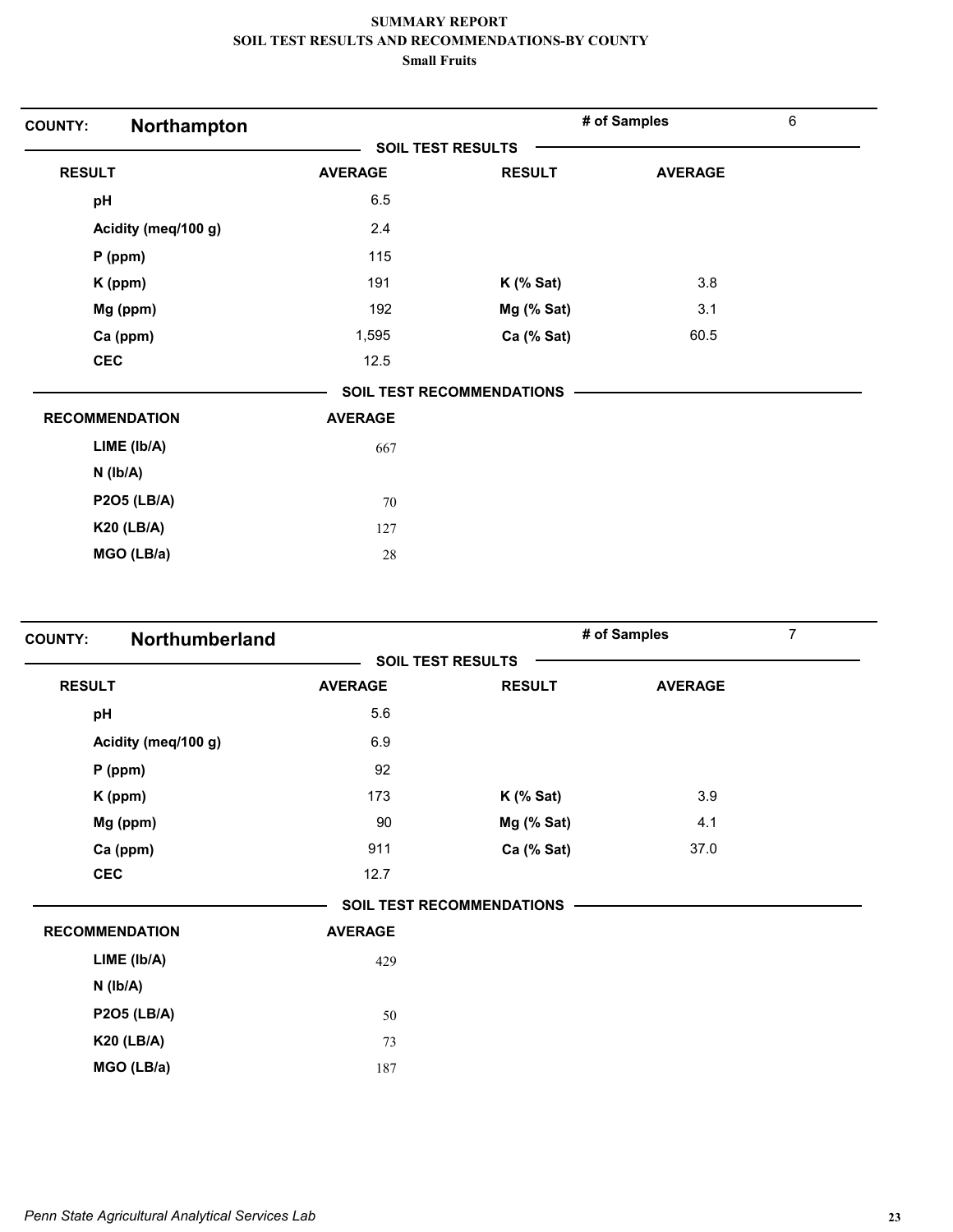| <b>Perry</b><br><b>COUNTY:</b> |                  |                                  | # of Samples   | 11 |
|--------------------------------|------------------|----------------------------------|----------------|----|
|                                |                  | <b>SOIL TEST RESULTS</b>         |                |    |
| <b>RESULT</b>                  | <b>AVERAGE</b>   | <b>RESULT</b>                    | <b>AVERAGE</b> |    |
| pH                             | 6.8              |                                  |                |    |
| Acidity (meq/100 g)            | 1.8              |                                  |                |    |
| $P$ (ppm)                      | 176              |                                  |                |    |
| K (ppm)                        | 198              | $K$ (% Sat)                      | 3.3            |    |
| Mg (ppm)                       | 213              | Mg (% Sat)                       | 5.3            |    |
| Ca (ppm)                       | 2,575            | Ca (% Sat)                       | 71.2           |    |
| <b>CEC</b>                     | 15.5             |                                  |                |    |
|                                |                  | <b>SOIL TEST RECOMMENDATIONS</b> |                |    |
| <b>RECOMMENDATION</b>          | <b>AVERAGE</b>   |                                  |                |    |
| LIME (Ib/A)                    | $\boldsymbol{0}$ |                                  |                |    |
| $N$ ( $Ib/A$ )                 |                  |                                  |                |    |
| <b>P2O5 (LB/A)</b>             | 78               |                                  |                |    |
| <b>K20 (LB/A)</b>              | 73               |                                  |                |    |
| MGO (LB/a)                     | 12               |                                  |                |    |

| Philadelphia<br><b>COUNTY:</b> |                  |                                  | # of Samples   | $\overline{4}$ |
|--------------------------------|------------------|----------------------------------|----------------|----------------|
|                                |                  | <b>SOIL TEST RESULTS</b>         |                |                |
| <b>RESULT</b>                  | <b>AVERAGE</b>   | <b>RESULT</b>                    | <b>AVERAGE</b> |                |
| pH                             | 6.2              |                                  |                |                |
| Acidity (meq/100 g)            | 5.3              |                                  |                |                |
| $P$ (ppm)                      | 262              |                                  |                |                |
| K (ppm)                        | 377              | $K$ (% Sat)                      | 5.2            |                |
| Mg (ppm)                       | 349              | Mg (% Sat)                       | 6.2            |                |
| Ca (ppm)                       | 1,977            | Ca (% Sat)                       | 46.1           |                |
| <b>CEC</b>                     | 17.6             |                                  |                |                |
|                                |                  | <b>SOIL TEST RECOMMENDATIONS</b> |                |                |
| <b>RECOMMENDATION</b>          | <b>AVERAGE</b>   |                                  |                |                |
| LIME (Ib/A)                    | 3500             |                                  |                |                |
| $N$ ( $lb/A$ )                 |                  |                                  |                |                |
| <b>P2O5 (LB/A)</b>             | 80               |                                  |                |                |
| <b>K20 (LB/A)</b>              | 85               |                                  |                |                |
| MGO (LB/a)                     | $\boldsymbol{0}$ |                                  |                |                |
|                                |                  |                                  |                |                |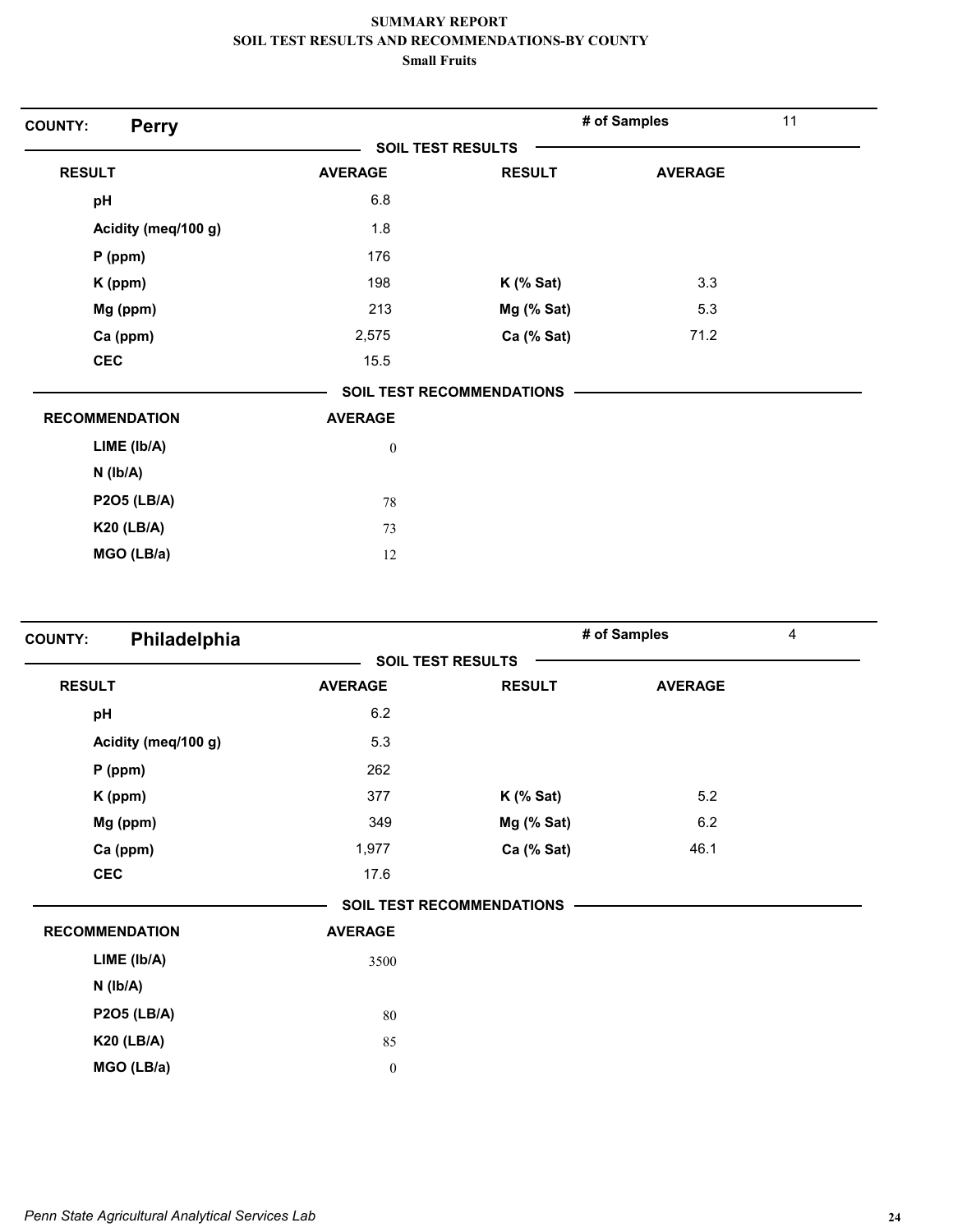| <b>Potter</b><br><b>COUNTY:</b> |                |                                  | # of Samples   | $\,6\,$ |
|---------------------------------|----------------|----------------------------------|----------------|---------|
|                                 |                | <b>SOIL TEST RESULTS</b>         |                |         |
| <b>RESULT</b>                   | <b>AVERAGE</b> | <b>RESULT</b>                    | <b>AVERAGE</b> |         |
| pH                              | 5.9            |                                  |                |         |
| Acidity (meq/100 g)             | 4.5            |                                  |                |         |
| $P$ (ppm)                       | 73             |                                  |                |         |
| K (ppm)                         | 185            | $K$ (% Sat)                      | 3.9            |         |
| Mg (ppm)                        | 131            | Mg (% Sat)                       | 15.1           |         |
| Ca (ppm)                        | 1,223          | Ca (% Sat)                       | 50.7           |         |
| <b>CEC</b>                      | 12.1           |                                  |                |         |
|                                 |                | <b>SOIL TEST RECOMMENDATIONS</b> |                |         |
| <b>RECOMMENDATION</b>           | <b>AVERAGE</b> |                                  |                |         |
| LIME (Ib/A)                     | 2333           |                                  |                |         |
| $N$ ( $Ib/A$ )                  |                |                                  |                |         |
| <b>P2O5 (LB/A)</b>              | 60             |                                  |                |         |
| <b>K20 (LB/A)</b>               | 110            |                                  |                |         |
| MGO (LB/a)                      | 200            |                                  |                |         |

| <b>Schuylkill</b><br><b>COUNTY:</b> |                |                                  | # of Samples   | 3 |
|-------------------------------------|----------------|----------------------------------|----------------|---|
|                                     |                | <b>SOIL TEST RESULTS</b>         |                |   |
| <b>RESULT</b>                       | <b>AVERAGE</b> | <b>RESULT</b>                    | <b>AVERAGE</b> |   |
| pH                                  | 6.6            |                                  |                |   |
| Acidity (meq/100 g)                 | 2.3            |                                  |                |   |
| $P$ (ppm)                           | 183            |                                  |                |   |
| K (ppm)                             | 81             | $K$ (% Sat)                      | 1.9            |   |
| Mg (ppm)                            | 114            | Mg (% Sat)                       | 10.5           |   |
| Ca (ppm)                            | 1,708          | Ca (% Sat)                       | 66.8           |   |
| <b>CEC</b>                          | 12.0           |                                  |                |   |
|                                     |                | <b>SOIL TEST RECOMMENDATIONS</b> |                |   |
| <b>RECOMMENDATION</b>               | <b>AVERAGE</b> |                                  |                |   |
| LIME (lb/A)                         | 1000           |                                  |                |   |
| $N$ ( $lb/A$ )                      |                |                                  |                |   |
| <b>P2O5 (LB/A)</b>                  | 30             |                                  |                |   |
| <b>K20 (LB/A)</b>                   | 120            |                                  |                |   |
| MGO (LB/a)                          | 27             |                                  |                |   |
|                                     |                |                                  |                |   |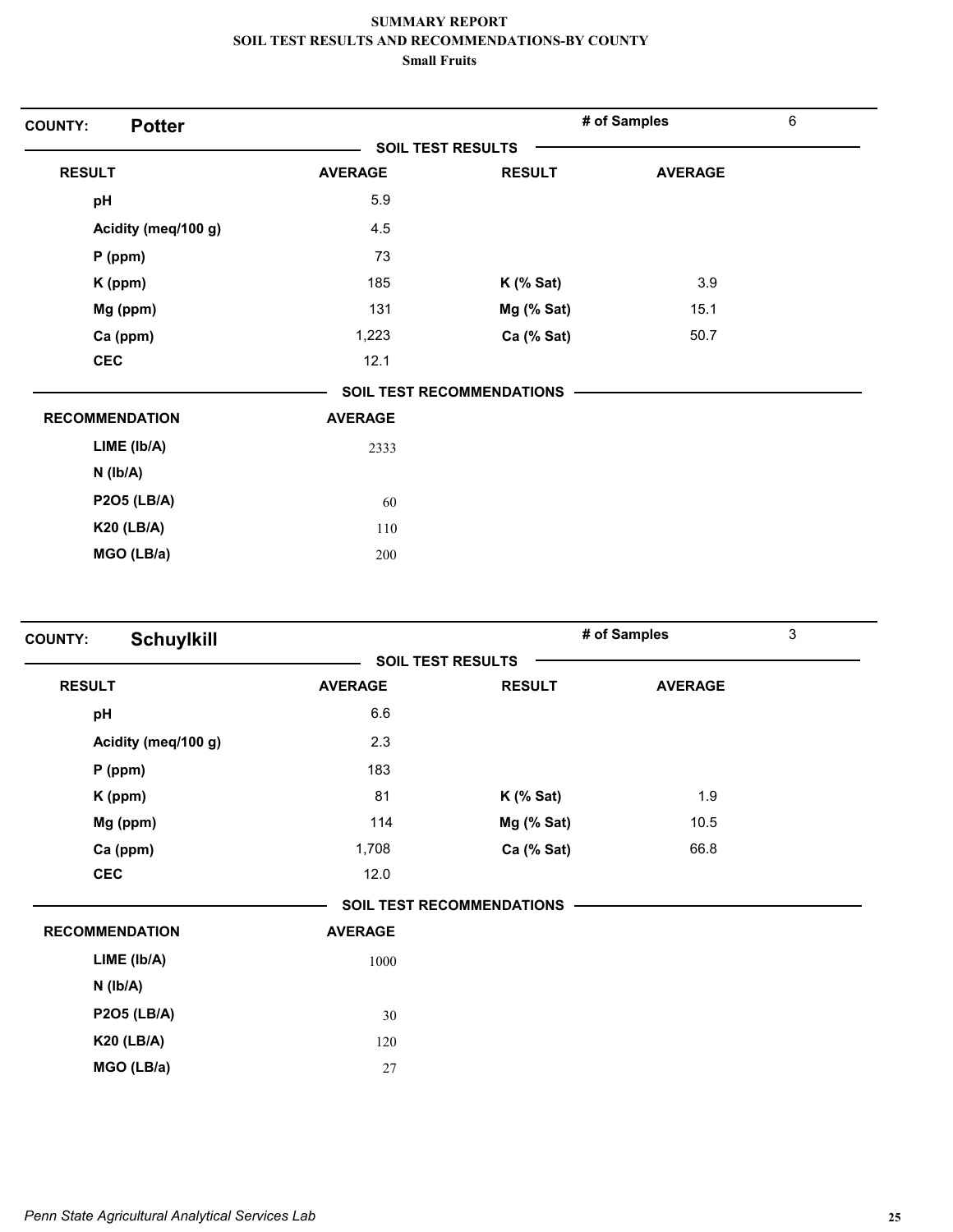| <b>Snyder</b><br><b>COUNTY:</b> |                   |                                  | # of Samples   | $\,8\,$ |
|---------------------------------|-------------------|----------------------------------|----------------|---------|
|                                 | SOIL TEST RESULTS |                                  |                |         |
| <b>RESULT</b>                   | <b>AVERAGE</b>    | <b>RESULT</b>                    | <b>AVERAGE</b> |         |
| pH                              | 6.4               |                                  |                |         |
| Acidity (meq/100 g)             | 3.7               |                                  |                |         |
| $P$ (ppm)                       | 96                |                                  |                |         |
| K (ppm)                         | 178               | $K$ (% Sat)                      | 3.7            |         |
| Mg (ppm)                        | 189               | Mg (% Sat)                       | 18.4           |         |
| Ca (ppm)                        | 1,737             | Ca (% Sat)                       | 57.9           |         |
| <b>CEC</b>                      | 13.2              |                                  |                |         |
|                                 |                   | <b>SOIL TEST RECOMMENDATIONS</b> |                |         |
| <b>RECOMMENDATION</b>           | <b>AVERAGE</b>    |                                  |                |         |
| LIME (Ib/A)                     | 1125              |                                  |                |         |
| $N$ ( $Ib/A$ )                  |                   |                                  |                |         |
| <b>P2O5 (LB/A)</b>              | 80                |                                  |                |         |
| <b>K20 (LB/A)</b>               | 92                |                                  |                |         |
| MGO (LB/a)                      | 47                |                                  |                |         |

| <b>Somerset</b><br><b>COUNTY:</b> |                |                                  | # of Samples   | 12 |
|-----------------------------------|----------------|----------------------------------|----------------|----|
|                                   |                | <b>SOIL TEST RESULTS</b>         |                |    |
| <b>RESULT</b>                     | <b>AVERAGE</b> | <b>RESULT</b>                    | <b>AVERAGE</b> |    |
| pH                                | 5.9            |                                  |                |    |
| Acidity (meq/100 g)               | 6.3            |                                  |                |    |
| $P$ (ppm)                         | 53             |                                  |                |    |
| K (ppm)                           | 132            | $K$ (% Sat)                      | 2.3            |    |
| Mg (ppm)                          | 118            | Mg (% Sat)                       | 5.2            |    |
| Ca (ppm)                          | 1,644          | Ca (% Sat)                       | 51.7           |    |
| <b>CEC</b>                        | 15.2           |                                  |                |    |
|                                   |                | <b>SOIL TEST RECOMMENDATIONS</b> |                |    |
| <b>RECOMMENDATION</b>             | <b>AVERAGE</b> |                                  |                |    |
| LIME (Ib/A)                       | 1417           |                                  |                |    |
| $N$ ( $Ib/A$ )                    |                |                                  |                |    |
| <b>P2O5 (LB/A)</b>                | 90             |                                  |                |    |
| <b>K20 (LB/A)</b>                 | 116            |                                  |                |    |
| MGO (LB/a)                        | 109            |                                  |                |    |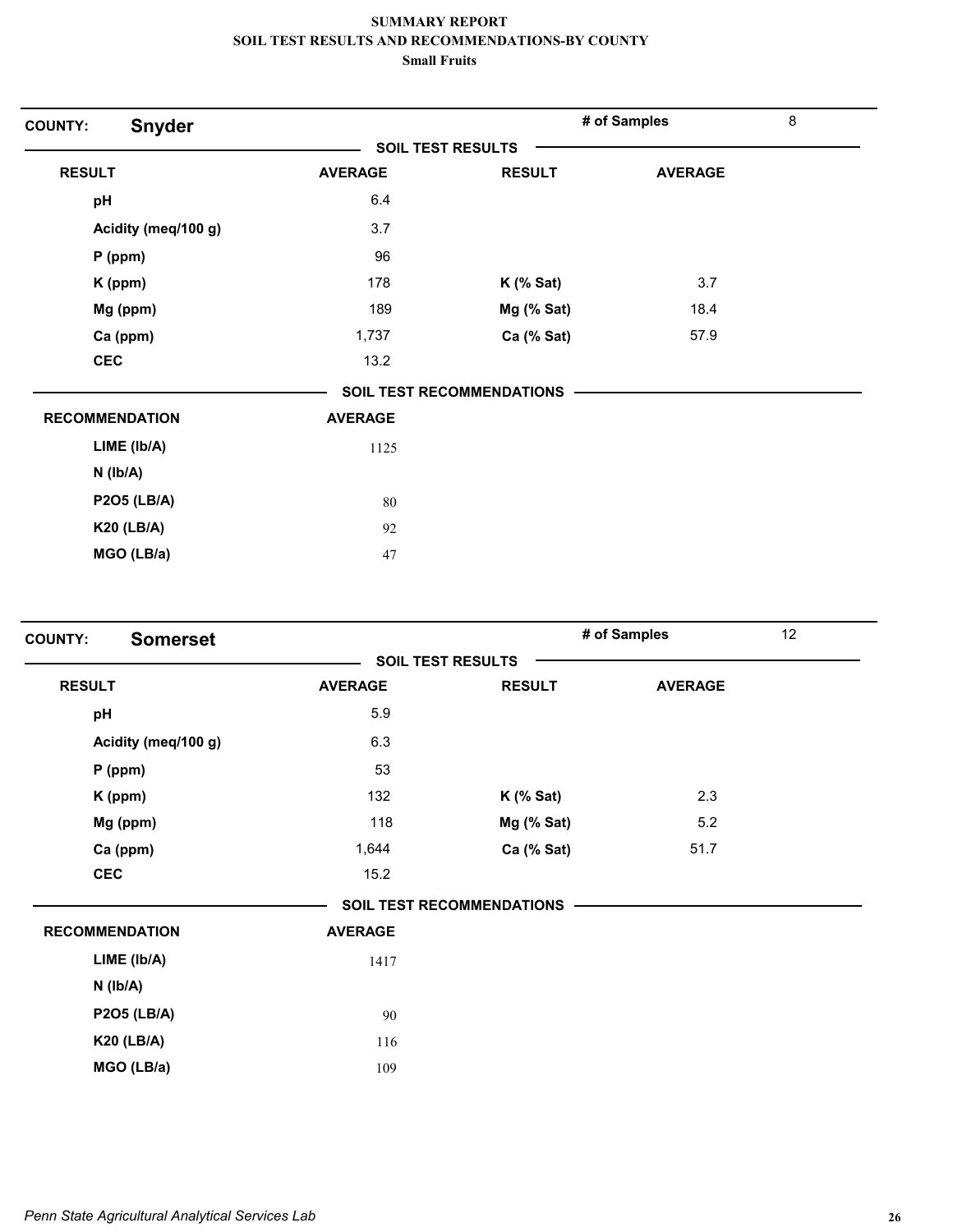| <b>COUNTY:</b> | <b>Sullivan</b>       |                |                                  | # of Samples   | 1 |
|----------------|-----------------------|----------------|----------------------------------|----------------|---|
|                |                       |                | <b>SOIL TEST RESULTS</b>         |                |   |
| <b>RESULT</b>  |                       | <b>AVERAGE</b> | <b>RESULT</b>                    | <b>AVERAGE</b> |   |
| pH             |                       | 4.9            |                                  |                |   |
|                | Acidity (meq/100 g)   | 5.7            |                                  |                |   |
|                | $P$ (ppm)             | 1              |                                  |                |   |
|                | K (ppm)               | 26             | $K$ (% Sat)                      | 1.1            |   |
|                | Mg (ppm)              | $\overline{7}$ | Mg (% Sat)                       | 1.0            |   |
|                | Ca (ppm)              | 47             | Ca (% Sat)                       | 3.9            |   |
| <b>CEC</b>     |                       | 6.1            |                                  |                |   |
|                |                       |                | <b>SOIL TEST RECOMMENDATIONS</b> |                |   |
|                | <b>RECOMMENDATION</b> | <b>AVERAGE</b> |                                  |                |   |
|                | LIME (lb/A)           | 2000           |                                  |                |   |
|                | $N$ ( $lb/A$ )        |                |                                  |                |   |
|                | <b>P2O5 (LB/A)</b>    | 100            |                                  |                |   |
|                | <b>K20 (LB/A)</b>     | 180            |                                  |                |   |
|                | MGO (LB/a)            | 110            |                                  |                |   |
|                |                       |                |                                  |                |   |

| <b>COUNTY:</b>        | Susquehanna |                  |                                  | # of Samples   | 8 |
|-----------------------|-------------|------------------|----------------------------------|----------------|---|
|                       |             |                  | <b>SOIL TEST RESULTS</b>         |                |   |
| <b>RESULT</b>         |             | <b>AVERAGE</b>   | <b>RESULT</b>                    | <b>AVERAGE</b> |   |
| pH                    |             | 5.3              |                                  |                |   |
| Acidity (meq/100 g)   |             | 8.6              |                                  |                |   |
| $P$ (ppm)             |             | 86               |                                  |                |   |
| K (ppm)               |             | 103              | $K$ (% Sat)                      | 1.9            |   |
| Mg (ppm)              |             | 104              | Mg (% Sat)                       | 2.5            |   |
| Ca (ppm)              |             | 961              | Ca (% Sat)                       | 36.2           |   |
| <b>CEC</b>            |             | 13.4             |                                  |                |   |
|                       |             |                  | <b>SOIL TEST RECOMMENDATIONS</b> |                |   |
| <b>RECOMMENDATION</b> |             | <b>AVERAGE</b>   |                                  |                |   |
| LIME (lb/A)           |             | $\boldsymbol{0}$ |                                  |                |   |
| $N$ ( $lb/A$ )        |             |                  |                                  |                |   |
| <b>P2O5 (LB/A)</b>    |             | 50               |                                  |                |   |
| <b>K20 (LB/A)</b>     |             | 123              |                                  |                |   |
| MGO (LB/a)            |             | 68               |                                  |                |   |
|                       |             |                  |                                  |                |   |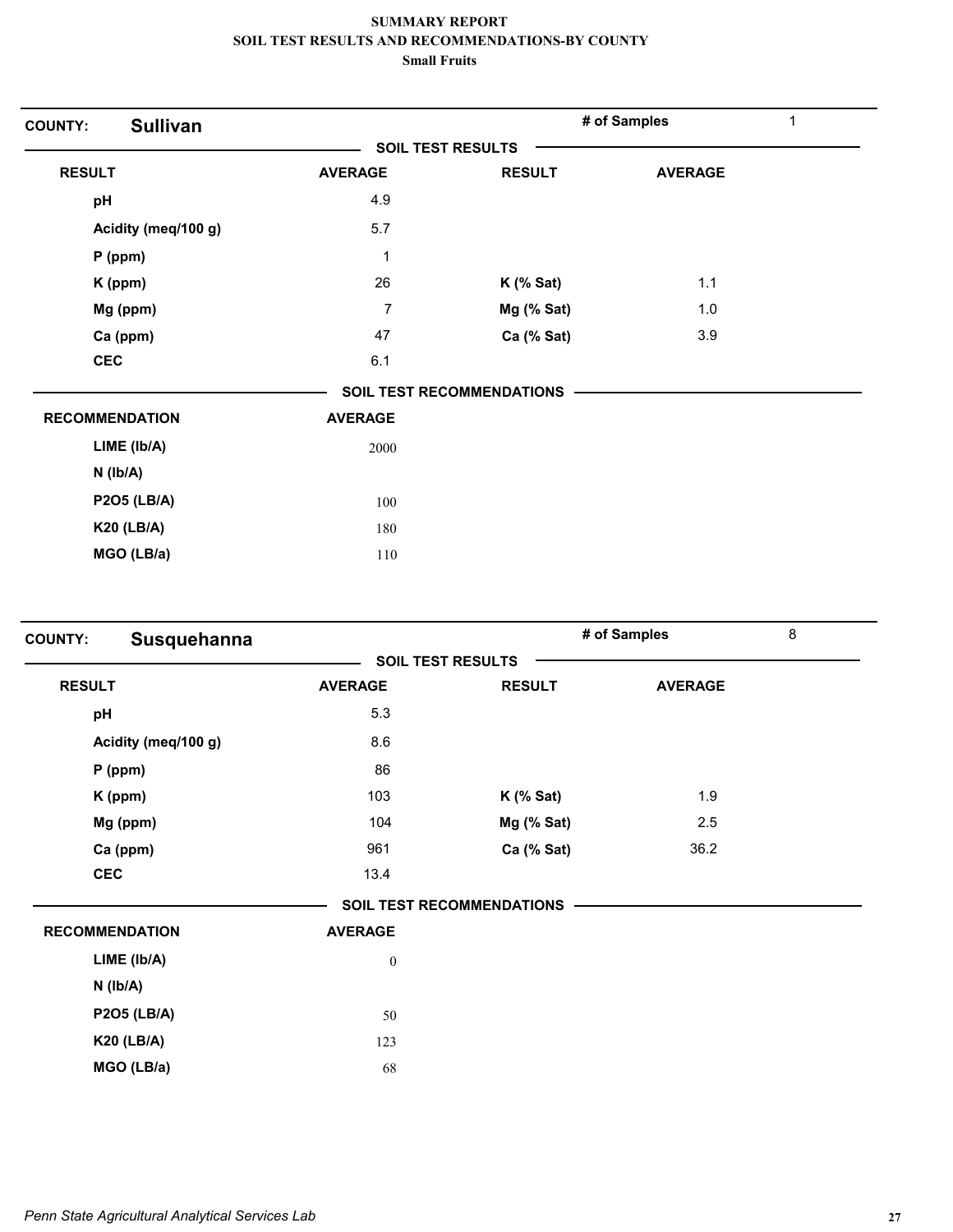| <b>Tioga</b><br><b>SOIL TEST RESULTS</b><br><b>RESULT</b><br><b>RESULT</b><br><b>AVERAGE</b><br>5.2<br>pH<br>8.5<br>Acidity (meq/100 g)<br>192<br>$P$ (ppm)<br>233<br>$K$ (% Sat)<br>K (ppm)<br>Mg (ppm)<br>155<br>Mg (% Sat)<br>Ca (% Sat)<br>Ca (ppm)<br>962 | 5<br># of Samples |
|----------------------------------------------------------------------------------------------------------------------------------------------------------------------------------------------------------------------------------------------------------------|-------------------|
|                                                                                                                                                                                                                                                                |                   |
|                                                                                                                                                                                                                                                                | <b>AVERAGE</b>    |
|                                                                                                                                                                                                                                                                |                   |
|                                                                                                                                                                                                                                                                |                   |
|                                                                                                                                                                                                                                                                |                   |
|                                                                                                                                                                                                                                                                | 3.5               |
|                                                                                                                                                                                                                                                                | 5.6               |
|                                                                                                                                                                                                                                                                | 29.3              |
| <b>CEC</b><br>15.2                                                                                                                                                                                                                                             |                   |
| <b>SOIL TEST RECOMMENDATIONS</b>                                                                                                                                                                                                                               |                   |
| <b>RECOMMENDATION</b><br><b>AVERAGE</b>                                                                                                                                                                                                                        |                   |
| LIME (Ib/A)<br>$\boldsymbol{0}$                                                                                                                                                                                                                                |                   |
| $N$ ( $lb/A$ )                                                                                                                                                                                                                                                 |                   |
| <b>P2O5 (LB/A)</b><br>70                                                                                                                                                                                                                                       |                   |
| <b>K20 (LB/A)</b><br>118                                                                                                                                                                                                                                       |                   |
| MGO (LB/a)<br>55                                                                                                                                                                                                                                               |                   |

| <b>Union</b><br><b>COUNTY:</b> |                  |                                  | # of Samples   | $\overline{4}$ |
|--------------------------------|------------------|----------------------------------|----------------|----------------|
|                                |                  | <b>SOIL TEST RESULTS</b>         |                |                |
| <b>RESULT</b>                  | <b>AVERAGE</b>   | <b>RESULT</b>                    | <b>AVERAGE</b> |                |
| pH                             | 7.2              |                                  |                |                |
| Acidity (meq/100 g)            | 1.1              |                                  |                |                |
| $P$ (ppm)                      | 183              |                                  |                |                |
| K (ppm)                        | 311              | $K$ (% Sat)                      | 4.8            |                |
| Mg (ppm)                       | 231              | Mg (% Sat)                       | 8.1            |                |
| Ca (ppm)                       | 2,719            | Ca (% Sat)                       | 73.2           |                |
| <b>CEC</b>                     | 15.2             |                                  |                |                |
|                                |                  | <b>SOIL TEST RECOMMENDATIONS</b> |                |                |
| <b>RECOMMENDATION</b>          | <b>AVERAGE</b>   |                                  |                |                |
| LIME (lb/A)                    | $\boldsymbol{0}$ |                                  |                |                |
| $N$ ( $Ib/A$ )                 |                  |                                  |                |                |
| <b>P2O5 (LB/A)</b>             | 90               |                                  |                |                |
| <b>K20 (LB/A)</b>              | 110              |                                  |                |                |
| MGO (LB/a)                     | 147              |                                  |                |                |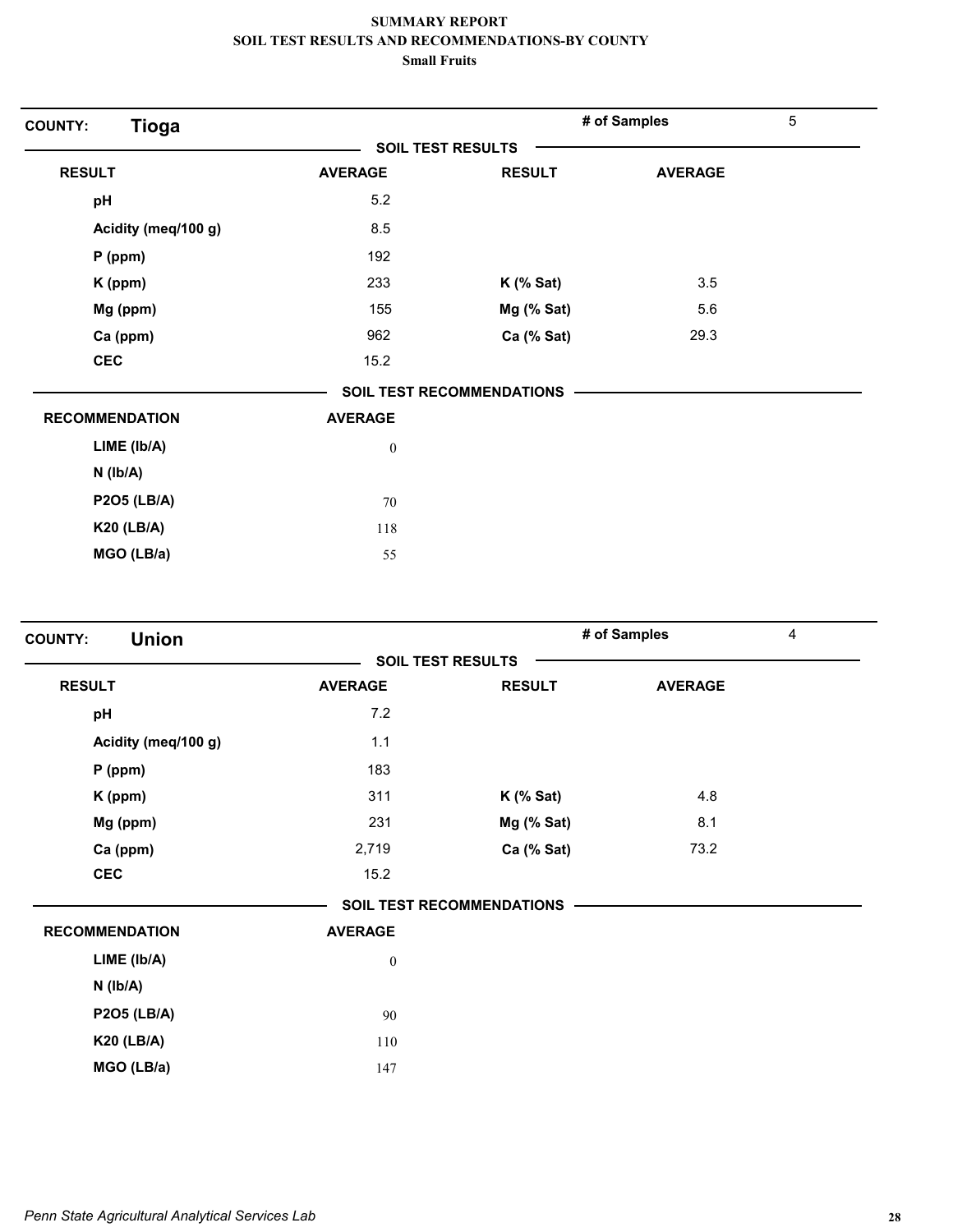| <b>Warren</b><br><b>COUNTY:</b> |                          |                           | # of Samples   | 1 |
|---------------------------------|--------------------------|---------------------------|----------------|---|
|                                 | <b>SOIL TEST RESULTS</b> |                           |                |   |
| <b>RESULT</b>                   | <b>AVERAGE</b>           | <b>RESULT</b>             | <b>AVERAGE</b> |   |
| pH                              | 6.0                      |                           |                |   |
| Acidity (meq/100 g)             | 6.3                      |                           |                |   |
| P (ppm)                         | 33                       |                           |                |   |
| K (ppm)                         | 120                      | $K$ (% Sat)               | 2.1            |   |
| Mg (ppm)                        | 107                      | Mg (% Sat)                | 6.2            |   |
| Ca (ppm)                        | 1,395                    | Ca (% Sat)                | 48.2           |   |
| <b>CEC</b>                      | 14.5                     |                           |                |   |
|                                 |                          | SOIL TEST RECOMMENDATIONS |                |   |
| <b>RECOMMENDATION</b>           | <b>AVERAGE</b>           |                           |                |   |
| LIME (Ib/A)                     | $\boldsymbol{0}$         |                           |                |   |
| $N$ ( $lb/A$ )                  |                          |                           |                |   |
| <b>P2O5 (LB/A)</b>              | 50                       |                           |                |   |
| <b>K20 (LB/A)</b>               | 110                      |                           |                |   |
| MGO (LB/a)                      | 30                       |                           |                |   |

| Washington<br><b>COUNTY:</b> |                |                                  | # of Samples   | 15 |
|------------------------------|----------------|----------------------------------|----------------|----|
|                              |                | <b>SOIL TEST RESULTS</b>         |                |    |
| <b>RESULT</b>                | <b>AVERAGE</b> | <b>RESULT</b>                    | <b>AVERAGE</b> |    |
| pH                           | 6.0            |                                  |                |    |
| Acidity (meq/100 g)          | 4.8            |                                  |                |    |
| $P$ (ppm)                    | 116            |                                  |                |    |
| K (ppm)                      | 271            | $K$ (% Sat)                      | 4.1            |    |
| Mg (ppm)                     | 252            | Mg (% Sat)                       | 7.4            |    |
| Ca (ppm)                     | 2,135          | Ca (% Sat)                       | 51.5           |    |
| <b>CEC</b>                   | 16.4           |                                  |                |    |
|                              |                | <b>SOIL TEST RECOMMENDATIONS</b> |                |    |
| <b>RECOMMENDATION</b>        | <b>AVERAGE</b> |                                  |                |    |
| LIME (Ib/A)                  | 1333           |                                  |                |    |
| $N$ ( $Ib/A$ )               |                |                                  |                |    |
| <b>P2O5 (LB/A)</b>           | 47             |                                  |                |    |
| <b>K20 (LB/A)</b>            | 78             |                                  |                |    |
| MGO (LB/a)                   | 59             |                                  |                |    |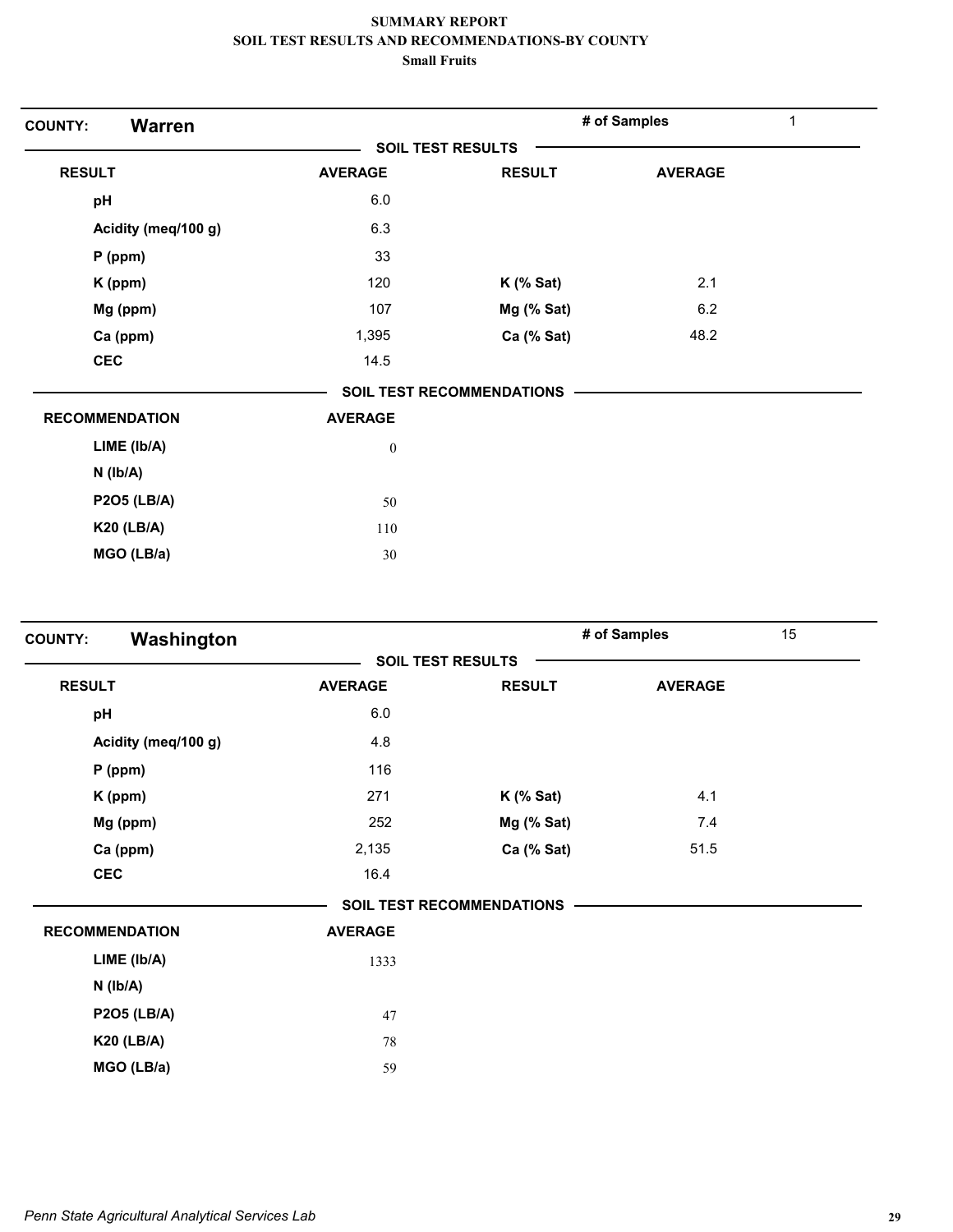| <b>Wayne</b><br><b>COUNTY:</b> |                |                                  | # of Samples   | $\overline{4}$ |
|--------------------------------|----------------|----------------------------------|----------------|----------------|
|                                |                | <b>SOIL TEST RESULTS</b>         |                |                |
| <b>RESULT</b>                  | <b>AVERAGE</b> | <b>RESULT</b>                    | <b>AVERAGE</b> |                |
| pH                             | 5.2            |                                  |                |                |
| Acidity (meq/100 g)            | 8.7            |                                  |                |                |
| $P$ (ppm)                      | 69             |                                  |                |                |
| K (ppm)                        | 83             | $K$ (% Sat)                      | 2.0            |                |
| Mg (ppm)                       | 48             | Mg (% Sat)                       | 2.6            |                |
| Ca (ppm)                       | 452            | Ca (% Sat)                       | 22.4           |                |
| <b>CEC</b>                     | 11.6           |                                  |                |                |
|                                |                | <b>SOIL TEST RECOMMENDATIONS</b> |                |                |
| <b>RECOMMENDATION</b>          | <b>AVERAGE</b> |                                  |                |                |
| LIME (Ib/A)                    | 3150           |                                  |                |                |
| $N$ ( $Ib/A$ )                 |                |                                  |                |                |
| <b>P2O5 (LB/A)</b>             | 80             |                                  |                |                |
| <b>K20 (LB/A)</b>              | 113            |                                  |                |                |
| MGO (LB/a)                     | 130            |                                  |                |                |

| Westmoreland<br><b>COUNTY:</b> |                |                                  | # of Samples   | 18 |
|--------------------------------|----------------|----------------------------------|----------------|----|
|                                |                | <b>SOIL TEST RESULTS</b>         |                |    |
| <b>RESULT</b>                  | <b>AVERAGE</b> | <b>RESULT</b>                    | <b>AVERAGE</b> |    |
| pH                             | 6.2            |                                  |                |    |
| Acidity (meq/100 g)            | 4.0            |                                  |                |    |
| $P$ (ppm)                      | 83             |                                  |                |    |
| K (ppm)                        | 139            | $K$ (% Sat)                      | 2.6            |    |
| Mg (ppm)                       | 176            | Mg (% Sat)                       | 2.9            |    |
| Ca (ppm)                       | 1,777          | Ca (% Sat)                       | 54.4           |    |
| <b>CEC</b>                     | 13.3           |                                  |                |    |
|                                |                | <b>SOIL TEST RECOMMENDATIONS</b> |                |    |
| <b>RECOMMENDATION</b>          | <b>AVERAGE</b> |                                  |                |    |
| LIME (Ib/A)                    | 389            |                                  |                |    |
| $N$ ( $lb/A$ )                 |                |                                  |                |    |
| <b>P2O5 (LB/A)</b>             | 79             |                                  |                |    |
| <b>K20 (LB/A)</b>              | 109            |                                  |                |    |
| MGO (LB/a)                     | 23             |                                  |                |    |
|                                |                |                                  |                |    |